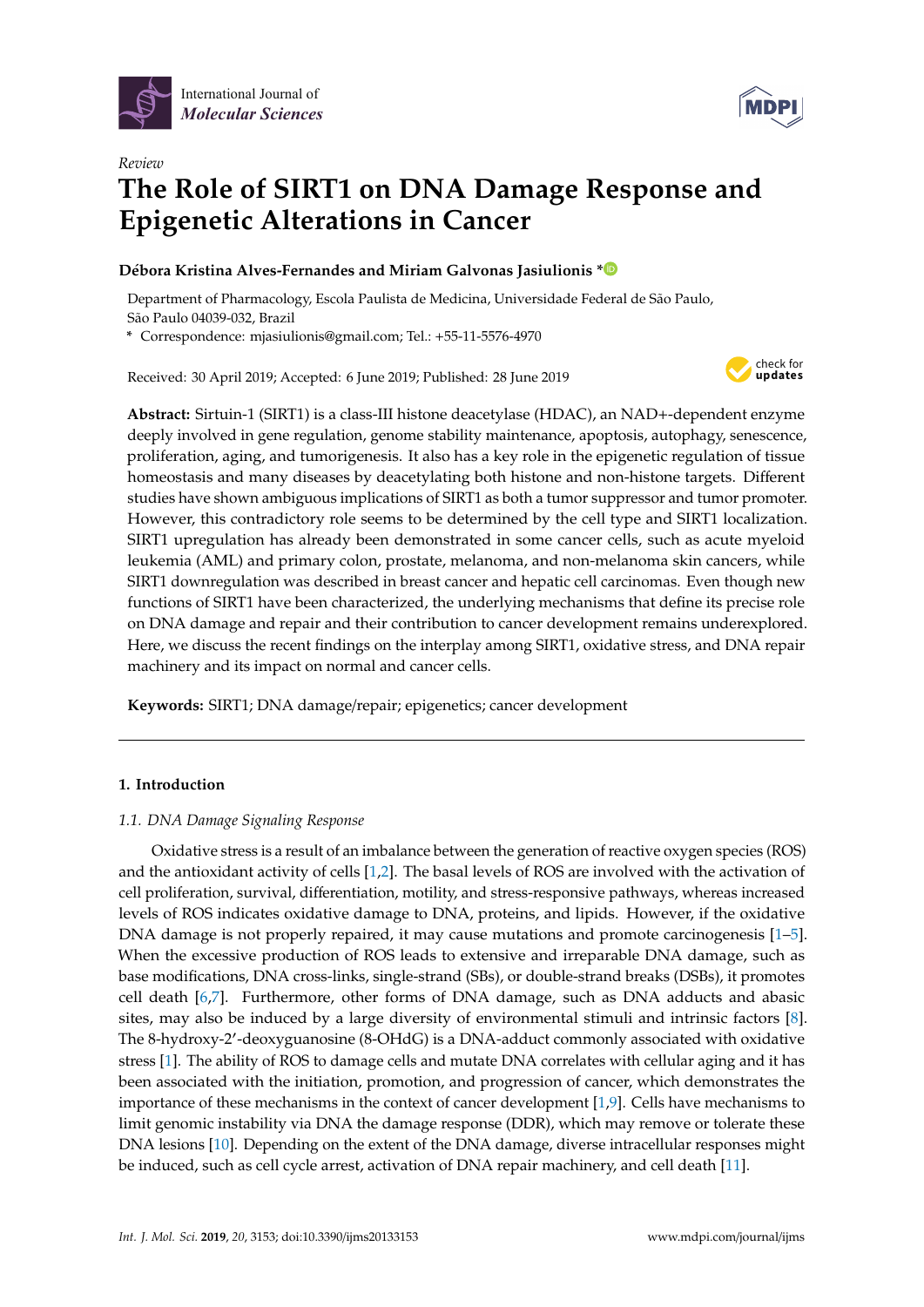DNA adducts demonstrate toxicity related to the polymerase-stalling events during DNA replication or transcription [\[12\]](#page-8-1). During DNA synthesis, the presence of small DNA adducts, such as O<sup>6</sup>-alkylguanine and N7-alkylguanine, may interfere in the DNA polymerase activity if the DNA repair pathways (mismatch repair (MMR) and base excision repair (BER)) are working. Moreover, when the replication fork is blocked, the collapse in the fork may create a toxic one-ended DNA DSB and consequently, the events in response to DNA damage may be initiated [\[13–](#page-8-2)[15\]](#page-8-3). A DSB is a very potent lesion which occurs when both complementary DNA strands break within a few base pairs of distance, leading to the dissociation of both DNA ends, resulting in DNA repair or in recombination errors [\[16\]](#page-8-4). Homologous recombination (HR) and non-homologous end joining (NHEJ) are two different pathways to repair DSBs and different conditions lead to distinct pathways. HR-mediated repair needs a homologous sequence on the sister chromatid as a template to correctly restore the damaged DNA site [\[17\]](#page-8-5) and NHEJ repair ligates DSBs directly, mediating an error-prone repair process [\[18](#page-8-6)[,19\]](#page-8-7).

Other types of DNA damage which can be induced by UV-light radiation, include DNA photoproducts, such as *cis-syn* cyclobutane pyrimidine dimers (CPD), pyrimidine (6-4) pyrimidine photoproducts (6-4PP), and cisplatin-induced DNA intra-strand crosslinks *cis*-Pt(NH3)2d(GpG) (Pt-GG) [\[20\]](#page-8-8). Nucleotide excision repair (NER) is the major mechanism involved in the removal of a wide range of bulky DNA damage, such as UV-photoproducts, chemical adducts, and some types of DNA crosslinks. Global genome NER (GG-NER) and transcription-coupled NER (TC-NER) are NER subpathways with at least 30 proteins involved in recognition, dual incision, repair synthesis, and ligation steps [\[21\]](#page-8-9).

It is important to remember that NHEJ, HR, MMR, BER, NER, and protein-linked DNA break (PDB) repair in combination with DDR signaling and damage tolerance pathways are mechanisms to cell survival, however, their interaction can switch off repair and trigger cell death [\[12\]](#page-8-1). The major sensors from DDR are the MRE11-RAD50-NBS1 (MRN) complex, which detects DSBs; and replication protein A (RPA) and RAD9-RAD1-HUS1 (9-1-1) complex, which detects DNA SBs. The MRN complex recruits ataxia-telangiectasia mutated (ATM), while RPA and the 9-1-1 complex mobilize ataxia-telangiectasia and Rad3-related (ATR), which is bound by their interaction with ATR-interacting protein (ATRIP). Then, these proteins phosphorylate the histone variant H2AX on Ser139 (known as  $\gamma$ H2AX) in the region close to the DNA damage, required as a mediator for DNA damage checkpoint 1 (MDC1) protein to sustain and amplify DDR signaling by increasing the accumulation of MRN complex and ATM activation. ATM and ATR phosphorylate BRCA1, which is recruited to the DNA damage site, and p53-binding protein 1 (53BP1) are also involved in the maintenance of DDR signaling. Sometimes, the diffusible kinases, CHK2 (cell cycle checkpoint kinase 2—phosphorylated by ATM) and CHK1 (phosphorylated by ATR), may signal for downstream effectors, such as p53 and CDC25 phosphatase (cell division cycle 25), to act away from the damaged DNA, leading to either cell cycle arrest followed by DNA damage repair, senescence generated by unrepaired DNA damage, or cell death by apoptosis [\[22–](#page-8-10)[25\]](#page-8-11).

### *1.2. Epigenetic E*ff*ects of DNA Damage*

Besides the repair mechanisms, another important issue impacted by DNA damage is the chromatin state, which may affect the sensitivity of DNA to DNA-genotoxic agents, as well as interfere in the access for DDR signaling and DNA repair factors [\[17\]](#page-8-5). The major chromatin alteration related to DNA repair is γH2AX [\[26\]](#page-8-12). Histone acetylases (HATs) and deacetylases (HDACs) can also identify DNA damage sites, contributing to the access of DNA repair proteins, silencing transcription during the repair process, restoring the chromatin state after repair, and shutting off DDR [\[27,](#page-8-13)[28\]](#page-8-14).

HDACs are major agents of epigenetic regulation and their dysfunctional deacetylase activity has been strictly related to the tumorigenesis process and cancer metastasis [\[29\]](#page-8-15). In this regard, mammalian sirtuins (SIRT 1 to 7) belonging to NAD+-dependent class III HDACs, have different modes of action, targets, and subcellular compartments. SIRT1, SIRT6, and SIRT7 are found in the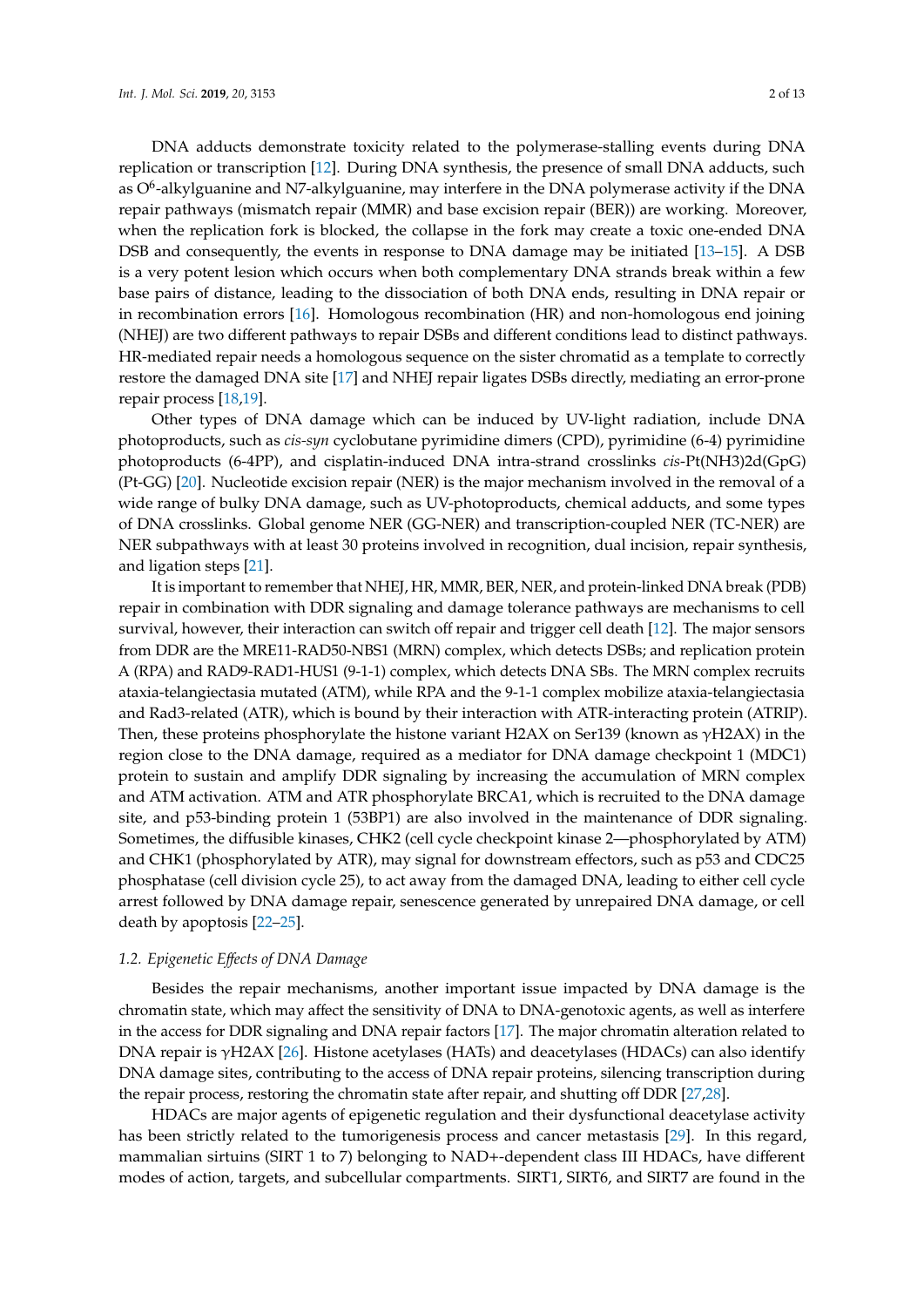nucleus, thus collaborating with epigenetic regulation of the cell as these enzymes target mainly histones and transcription factors. SIRT3, SIRT4, and SIRT5 are mitochondrial proteins, and SIRT3 specifically, has been reported to protect the mitochondrial DNA and to prevent apoptosis by epigenetic mechanisms [\[30](#page-8-16)[–33\]](#page-8-17). SIRT2 can be found in the nucleus or cytoplasm, and this shuttle depends on the phase of the cell cycle [\[30](#page-8-16)[,31\]](#page-8-18). Sirtuins are involved in the prevention of DNA damage and promotion of DNA repair by many different pathways. As an example, DNA damage can be prevented by the suppression of ROS in the mitochondria or by the activation of ROS-neutralizing enzymes [\[31](#page-8-18)[,34–](#page-8-19)[38\]](#page-9-0).

The most studied sirtuin is SIRT1, which has both histone and non-histone proteins as targets. SIRT1 is widely recognized as a crucial epigenetic regulator involved in many biological processes, including metabolism, genomic stability maintenance, reprograming, aging, and tumorigenesis, among others [\[39–](#page-9-1)[41\]](#page-9-2). SIRT1 expression and its deacetylase activity are controlled in normal cells by other proteins, such as p53, testis-specific protein Y-encoded-like 2 (TSPYL2), CHK2, hipermethylated in cancer 1 (HIC1), and cell cycle apoptosis regulator 2 (CCAR2 or DBC1) [\[40](#page-9-3)[–44\]](#page-9-4).

SIRT1 modulates the chromatin state, interfering mainly in the transcription process. The expression or silencing of a distinct set of genes includes many posttranslational modifications of histone and non-histone proteins and the harmony among these modifications controls the transcription process. Reversible histone modifications include acetylation, methylation, phosphorylation, ubiquitination, ADP-ribosylation, carbonylation, butyrylation, and propionylation [\[45](#page-9-5)[,46\]](#page-9-6), and the enzymes regulating these processes are very important to the maintenance of the structure and organization of the chromatin, allowing a dynamic epigenetic gene regulation [\[46](#page-9-6)[,47\]](#page-9-7). Histone phosphorylation plays a role in DNA damage repair and has been associated with cell cycle modifications, while histone methylation and acetylation are essential for secondary structure formation and epigenetic silencing [\[46\]](#page-9-6). It has already been demonstrated that the downregulation of DNA repair genes in response to oxidative stress is independent of DNA methylation, evidencing the role of histone acetylation as an epigenetic mechanism to suppress specific genes in response to DNA damage [\[48\]](#page-9-8).

SIRT1 is responsible for the histone deacetylation at H1 lysine 26 (H1K26ac), H3 lysine 9 (H3K9ac), and H4 lysine 16 (H4K16ac) [\[49\]](#page-9-9). Recently, H4 lysine 4 (H4K4ac) was identified as a new target of SIRT1 in breast cancer [\[50\]](#page-9-10). Acetyl H4K16 is an important residue for chromatin formation and its deacetylation is associated with tight chromatin compaction. SIRT1 knockdown showed a considerable effect on persistent H4K16ac after DNA damage [\[51\]](#page-9-11). Besides that, SIRT1 induces the production of H3 trimethyl K9 (H3K9me3) and H4 monomethyl K20 (H4K20me3), two histone marks associated with repressed chromatin. SIRT1 also induces the production of H3 dimethyl K79 (H3K79me2), a barrier that separates active and inactive chromatin domains [\[49\]](#page-9-9). It was shown that SIRT1 recruits and, by its deacetylase activity, directly activates the suppressor of variegation 3-9 homologue 1 (SUV39H1), a histone methyltransferase responsible for the accumulation of histone H3 containing a trimethyl group at its lysine 9 position [\[49\]](#page-9-9). These data are supported by SIRT1<sup>-/-</sup> mice, which showed an altered pattern of histone modification with decreased K9me3 and increased acetylation of H3K9, which is related with embryonic lethality [\[52\]](#page-9-12).

The role of SIRT1 in cancer seems contradictory. SIRT1 overexpression has been described in many cancers compared to normal tissues, including leukemia [\[53\]](#page-9-13), non-melanoma [\[51\]](#page-9-11) and melanoma skin cancer [\[54](#page-9-14)[,55\]](#page-10-0), prostate [\[56\]](#page-10-1), and colon carcinomas [\[57\]](#page-10-2). On the other hand, SIRT1 down regulation has also been observed in other neoplasms, such as breast cancer and hepatic cell carcinomas [\[52\]](#page-9-12). Since SIRT1 can play different roles depending on its subcellular localization (in both nucleus and cytoplasm) and tissue [\[58\]](#page-10-3), it becomes reasonable to find its diverse effect on different types of tumors.

Although SIRT1 participates in diverse cellular processes, the mechanisms underlying its precise role on DNA damage and repair and its contribution to cancer development remains underexplored. Here, we present evidences and discuss the recent findings on the interplay among SIRT1, oxidative stress, and DNA repair machinery and its impact on normal and cancer cells.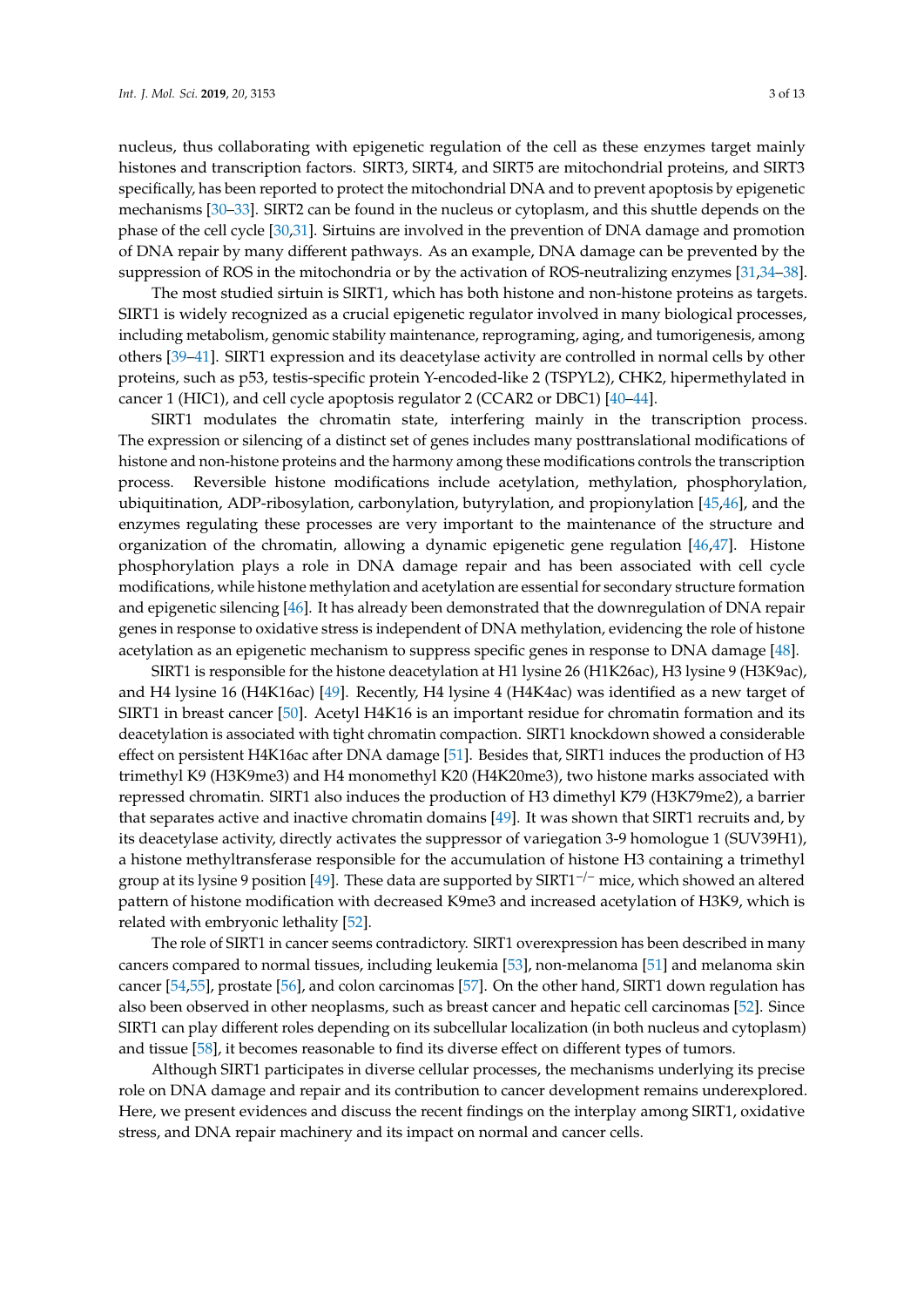#### **2. SIRT1 as an Epigenetic Regulator in Response to DNA Damage**

SIRT1 has been described as an important player in the DNA damage response, both as a histone deacetylase at DNA damage sites and as a deacetylase of proteins involved in DNA repair and DDR [\[28](#page-8-14)[,59](#page-10-4)[–62\]](#page-10-5). The histone deacetylation results in alterations of chromatin compaction, while non-histone protein deacetylation is related to protein activity [\[61\]](#page-10-6). Both modifications catalyzed by SIRT1 have a role in the protection against DNA damage as well as in the response to this damage.

The cell sensitivity to the DNA damage and the repair mechanisms can be modified by chromatin compaction, working as a barrier to many DNA templated processes, including DNA repair [\[63\]](#page-10-7). It has been described that SIRT1 impairs the formation of UV-induced 6-4PP and Pt-GG photoproducts in human fibroblasts by the maintenance of a highly condensed heterochromatin. Thus, CPD, which generates a minor distortion in the double helix of DNA, was detected in both euchromatin and heterochromatin while 6-4PP and Pt-GG, major modifications of the double helix structure, could be found only in euchromatin, demonstrating the importance of condensed chromatin in the formation of these lesions [\[20\]](#page-8-8). In addition, SIRT1 can contribute to decreased levels of 8-OHdG, a critical oxidative stress biomarker in the hippocampus of rats treated with a ketogenic diet [\[64\]](#page-10-8). This treatment leads to increased levels of NAD+, a substrate for sirtuins and poly(ADP-ribose) polymerases (PARPs), affecting different cellular functions from gene expression to DNA repair [\[65\]](#page-10-9).

In response to environmental stimuli, histone modification performs one of the major epigenetic regulatory mechanisms [\[61\]](#page-10-6), as histone and chromatin modifications influence both temporal and spatial control of DNA damage repair [\[66\]](#page-10-10). Genomic instability and changes in the transcriptional profile are known hallmarks of cancer and eukaryotic aging [\[67\]](#page-10-11). It was described that yeast Sir proteins, sirtuin orthologs, may build an inactive heterochromatin state by polymerizing across nucleosomes and thus repressing transcription [\[67](#page-10-11)[–69\]](#page-10-12). In this regard, Sir proteins may shift their localization from transcriptionally repressed genes to DNA damage sites via MEC1 (ATM homolog)-mediated signaling, resulting in de-repression of genes that were epigenetically silenced by the Sir2/3/4 complex [\[69\]](#page-10-12). In a similar manner, another group showed that SIRT1 is required for the efficient repair of DSBs and for genome preservation in response to genotoxic stress in mammalian stem cells, where SIRT1 can dissociate from transcriptionally repressed repetitive DNA loci and relocate to DNA breaks, to promote repair via the ATM signaling pathway. This DNA damage-induced relocalization of SIRT1 impacts in chromatin reorganization, resulting in transcriptional changes associated with age-related modifications [\[67\]](#page-10-11).

When SIRT1 is located on the gene promoter, it may induce silencing by the recruitment of DNMTs to the damaged site, increasing methylation on this promoter region [\[22](#page-8-10)[,70\]](#page-10-13). In this regard, SIRT1 knockdown or SIRT1 downregulated by a combined treatment (Resveratrol + Pterostilbene) produced decreased γH2AX and reduced DNMT1, DNMT3a, and DNMT3b in breast cancer cells [\[71\]](#page-10-14). After oxidative DNA damage induced by treating colorectal and colon cancer cell lines with  $H_2O_2$ , the heterodimer, MSH2-MSH6, binds with a high affinity to chromatin and then recruits DNA methyltransferase 1 (DNMT1) and PCNA at the DNA damaged site [\[62\]](#page-10-5). Previous work from this group also demonstrated that key epigenetic proteins—SIRT1, enhancer of zeste homologue 2 (EZH2), DNMT1, and DNMT3B—are recruited to DSB, and the emergence of repressive histone modifications, such as hypoacetyl H4K16, H3K9me2/me3, and H3K27me3, occurs to establish and maintain chromatin compaction around the damage site. Moreover, the authors showed that, although this chromatin repression is transient during DNA repair, a small percentage (0.9%) of cells retain a stable silencing of an associated promoter, suggesting that sustained DNA damage repair processes could be a risk for tumor development [\[60\]](#page-10-15). Mechanistically, DNMT1 becomes part of a silencing complex with DNMT3B and polycomb repressive complex 4 (PRC4 components—SIRT1 and EZH2) that co-localizes with γH2AX to form DNA damage-induced foci. While histone marks and nascent transcription changes were observed in high expression genes enriched for PRC4 complex members, the gain of promoter DNA methylation on CpG island-containing low expression genes suggests transcriptional silencing and cancer-specific DNA methylation alteration [\[28\]](#page-8-14). Ding and coworkers [\[62\]](#page-10-5) still suggest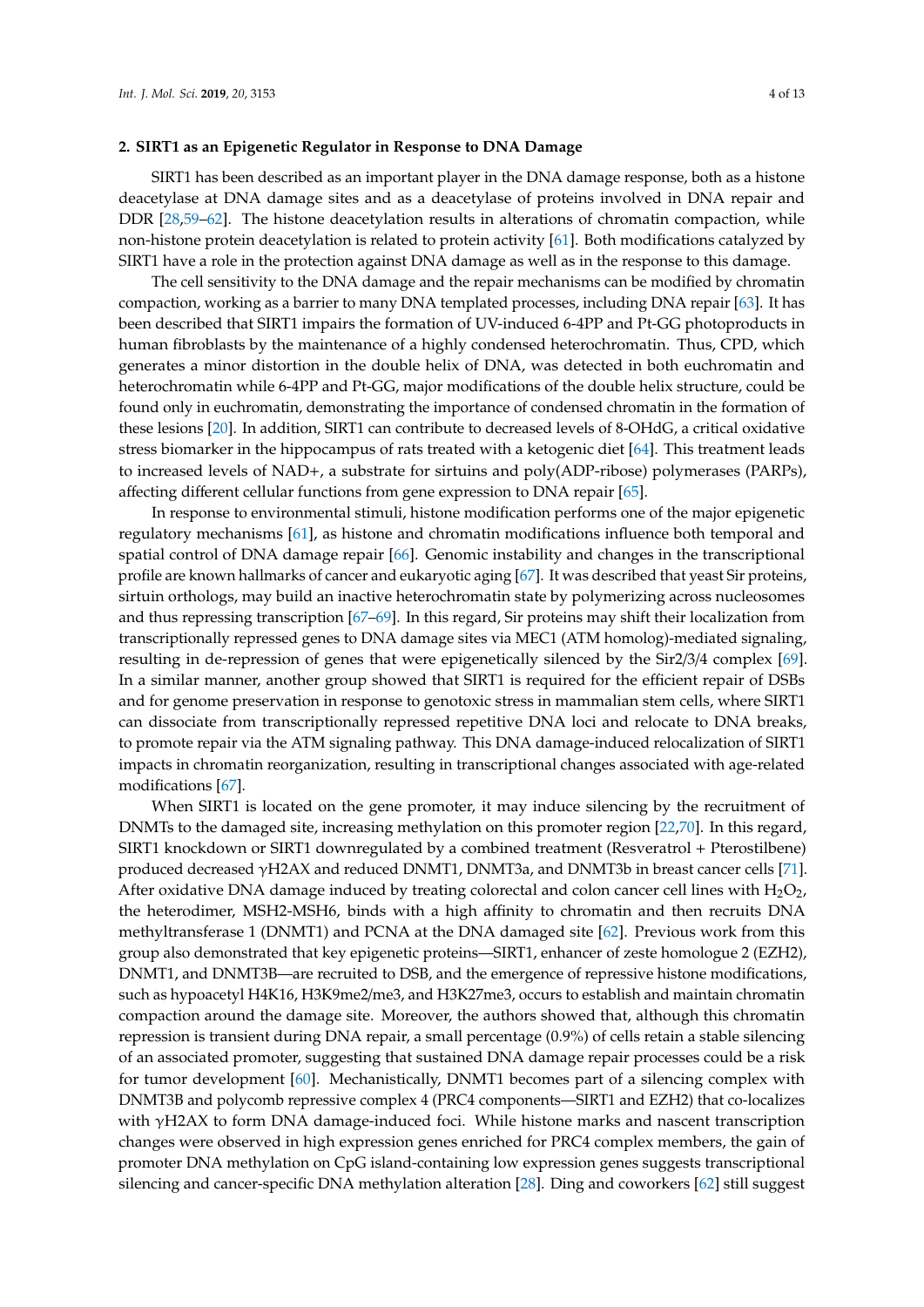that DNMT1 works as a scaffold to bring SIRT1, EZH2, and DNMT3B to DNA with oxidative damage to induce the transcriptional repression of genes with CpG island-containing promoters not as a result of DNA methylation, but through a chromatin-based mechanism. They showed that catalytically inactive DNMT1 was recruited to chromatin and cooperated with MSH2/6 proteins in a way very similar to wild type (WT) DNMT1 cells [\[62\]](#page-10-5). In another study, our group has demonstrated the role of SIRT1 with DNMT3B co-participation in *Mxd1* epigenetic silencing in a mouse melanoma model based on cellular stress [\[55\]](#page-10-0). MXD1 is a MYC inhibitor and competes with MAX, a co-activator, with this MYC/MXD1/MAX signaling pathway being implicated in the development of some types of cancer [\[72,](#page-10-16)[73\]](#page-10-17).

SIRT1 was also shown to act as an important remodeler of chromatin affinity in human colorectal cancer cells (HCT116) exposed to oxidative stress. In this model, besides deacetylating H4K16ac, SIRT1 was able to deacetylase hMOF (human MOF), a member of the HAT family, which affects hMOF recruitment and leads to the downregulation of important genes required for DNA double strand breaks repair, such as BRCA2, RAD50, and FANCA [\[48\]](#page-9-8). Another important gene regulated in response to continuous DNA breaks is *arf*, which has been shown to be transcriptionally controlled by SIRT1 along with transcription factor E2F1, both involved in the signaling cascade initiated by PARP1, a molecular sensor of SBs [\[74\]](#page-10-18). ARF is a tumor suppressor involved in the p53 regulation and *arf* gene is frequently inactivated in diverse human cancers [\[75](#page-10-19)[,76\]](#page-11-0). E2F1 also is a target of SIRT1 by deacetylation and it is associated with a failure to stimulate important genes to induce apoptotic pathways [\[77\]](#page-11-1).

SIRT1 has also been implicated in the recruitment of important DNA repair proteins, such as Nijmegen breakage syndrome 1 (NBS1) and Rad51 in keratinocytes containing episomes of high-risk human papillomaviruses (HPV) types contributing to viral activities, such as genome maintenance, amplification, and gene transcription [\[78\]](#page-11-2).

### **3. Other Forms by which SIRT1 Modulates the DNA Repair Response**

SIRT1 has a key role regulating the cellular fate under stress through its involvement with p53-dependent aging, cancer, and cellular reprogramming [\[41\]](#page-9-2). Importantly, if cells allow the repair machinery either to act by cell cycle arrest or if they trigger programmed cell death as a result of extensive and unrepairable damage, it will be decided by the balance between p53 and DNA repair proteins (reviewed in [\[41\]](#page-9-2)). The increase of SIRT1 deacetylase activity in response to DNA damage is related to an increase in the risk of cancer in mammals, due to the effect on the inhibition of p53 and other tumor suppressor genes, such as retinoblastoma (Rb) [\[79\]](#page-11-3).

SIRT1 is directly related to the DNA damage response and can recruit repair proteins to DSBs' sites and modulate their activity by deacetylating them. SIRT1-mutated MEFs (mouse embryonic fibroblast) were shown to be more sensitive to UV radiation and  $\gamma$ -irradiation, as SIRT1 can modulate the γH2AX, Rad51, BRCA1, and NBS1 foci formation upon DNA damage, interfering in DNA repair and the cell cycle checkpoint [\[52\]](#page-9-12). The key role of SIRT1 in regulating the activity of the DNA repair complex at DSB site has been reported by many authors. Repair proteins, such as KU70 and the FOXO family, were shown to be deacetylated and activated by SIRT1 upon DNA damage [\[59](#page-10-4)[,80](#page-11-4)[–84\]](#page-11-5). KU70 is a crucial protein belonging to NHEJ, the major DNA repair mechanism for DSB in mammalian cells [\[85\]](#page-11-6). NHEJ repair initiates after the binding of the KU70/KU80 heterodimer to broken DNA strands. The absence of these factors prejudice DSB repair, increasing cell sensitivity for radiation [\[86](#page-11-7)[,87\]](#page-11-8). Besides that, the interaction between SIRT1 and KU70 is site-competitive with LSD1 (lysine-specific demethylase 1). The increased SIRT1–KU70 interaction can favor DNA repair by opening the chromatin, and this interaction can increase the likelihood of BCR-ABL mutations in chronic myeloid leukemia (CML) [\[88](#page-11-9)[,89\]](#page-11-10), and has been involved in resistance to treatment with tyrosine kinase inhibitors [\[90](#page-11-11)[,91\]](#page-11-12). On the other hand, when the LSD1–KU70 interaction is favored, there is less chromatin opening and the repair is then decreased, resulting in increased DNA damage and cell death [\[72\]](#page-10-16). More recently, Yu and collaborators [\[92\]](#page-11-13) showed that KU70 also controls SIRT1 activity through SHP-1, a dephosphorylating enzyme member of the protein tyrosine phosphatase (PTP) family. Thus, KU70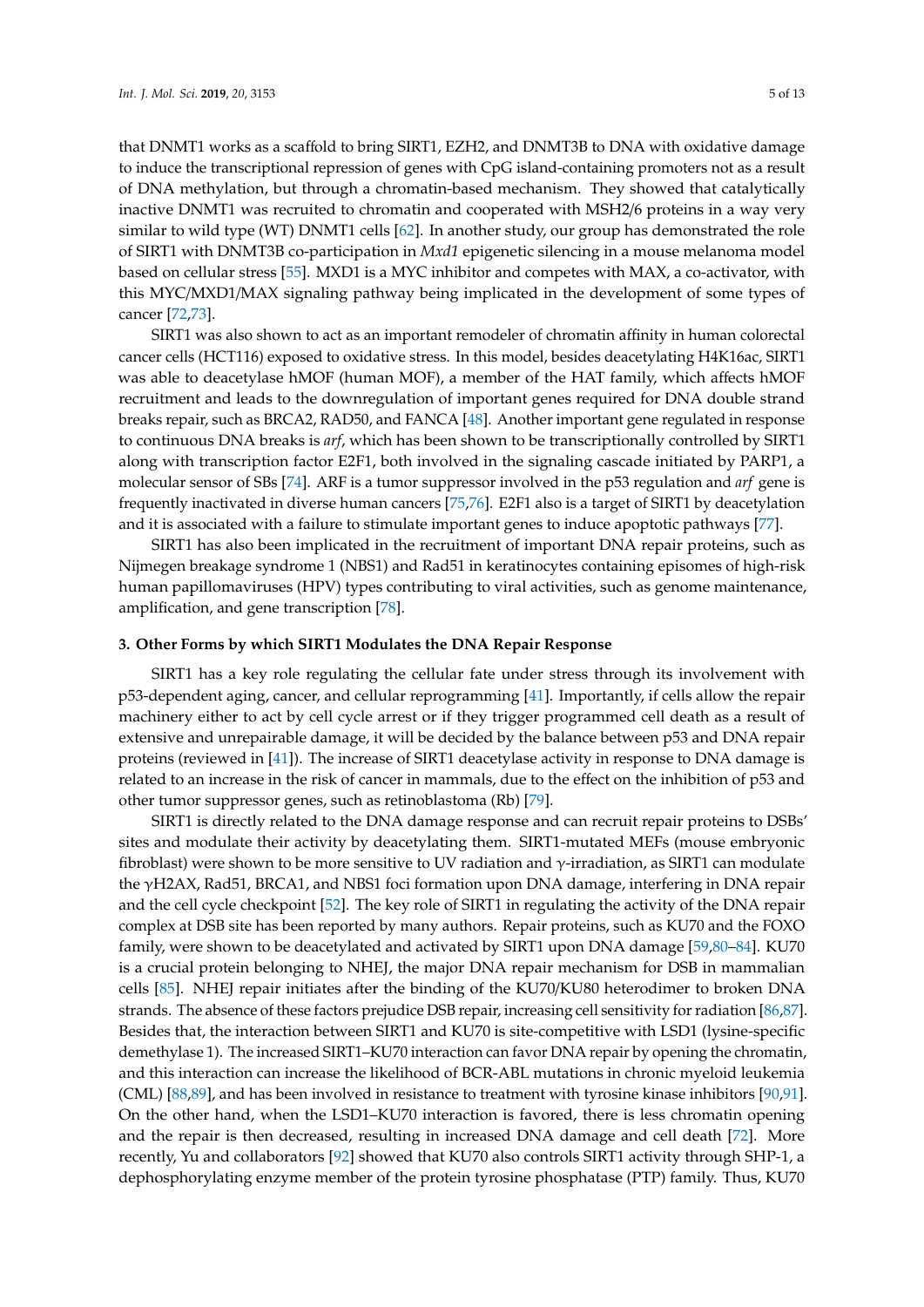inhibition was shown to reduce DNA repair efficiency by both NHEJ and HR pathways in adult T-cell leukemia-lymphoma (ATL) cells and the tumorigenesis ability was impaired in Jurkat-xenografted mice after KU70 silencing [\[92\]](#page-11-13).

In nitric oxide-induced stress, pancreatic β-cells showed more DNA damage, such as comet tail formation, when in the absence of functional SIRT1. This was attributed to SIRT1-dependent FoxO1 (Forkhead transcription factor) activity [\[81\]](#page-11-14). FoxO1 is maintained in the cytoplasm by AKT phosphorylation activity according to the growth factors supply [\[82\]](#page-11-15); however, in a stressful situation, FoxO1 may be translocated to the nucleus, stimulating the transcription of repair genes, such as  $GADD45\alpha$  [\[81\]](#page-11-14). SIRT1 can activate the FOXO family by deacetylation, favoring the expression of protective target genes involved in DNA repair [\[82–](#page-11-15)[84\]](#page-11-5), while the deacetylation of both p53 and FOXO proteins reduces apoptosis [\[84\]](#page-11-5). SIRT1 and the FOXO family (FOXO3 and FOXO4) form a complex that induces cell cycle arrest and resistance to oxidative stress, but also attenuates the FOXO-induced apoptosis [\[82](#page-11-15)[,83\]](#page-11-16). FOXO proteins have been identified as tumor suppressors and are linked to chromosomal translocations in many cancers [\[93–](#page-11-17)[96\]](#page-11-18).

SIRT1 and ATM have a synergistic relationship, where SIRT1 is recruited to DNA breaks in an ATM-dependent manner, while SIRT1 also deacetylates ATM, and it stimulates its activity by auto-phosphorylation and stabilizes the ATM at DSB sites [\[97\]](#page-12-0). In the case of DNA damage, ATM and ATR cooperate with transducer kinases and mediator proteins, phosphorylating many substrates causing a proper response to lesions, such as DNA repair, senescence, or cell death [\[98\]](#page-12-1). SIRT1 binds and promotes NBS1 deacetylation, which can then be phosphorylated at Ser343 by ATM in response to IR, promoting the DNA repair signaling pathway and cell cycle checkpoint. NBS1 associates with MRE11 and RAD50 to form the MRN complex involved in the detection and response to DNA damage [\[81](#page-11-14)[,99\]](#page-12-2). The deacetylation of Werner syndrome protein (WRN) by SIRT1 was described as facilitating the response since it can interact with diverse DNA repair proteins, including Ku complex, MRN complex, PARP-1, RAD52, and p53 [\[100–](#page-12-3)[102\]](#page-12-4). Kruppel-associated box (KRAB)-associated protein 1 (KAP1) is also phosphorylated (Ser824) by ATM, but the deacetylation by SIRT1 stabilizes its interaction with 53BP1, another well-known marker of DSBs, inducing NHEJ repair and inhibiting HR repair pathways. KAP1 is a regulator of genomic stability, heterochromatin formation, and target gene silencing [\[103\]](#page-12-5). In addition, SIRT1 favors NER repair by deacetylating XPA (xeroderma pigmentosum group A) protein after UV radiation. NER is the main repair process for UV-induced DNA damage [\[21\]](#page-8-9). The deacetylation of XPA at residues K63, K67, and K215 is crucial to promote interaction and phosphorylation by ATR, therefore increasing cAMP-enhanced NER [\[104\]](#page-12-6).

SIRT1 was also described as a critical regulator of multiple DNA repair enzymes belonging to MMR and BER systems after oxidative stress, such as MHS2, MSH6, and apurinic/apyrimidinic endonuclease APEX1, thus maintaining the genomic fidelity and integrity in human embryonic stem cells. Although the mechanisms by which SIRT1 controls these enzymes are not fully understood, the p53 activity does not seem to be related to the initial events (2 h), when a decrease in DNA repair proteins and induction of DNA damage (DSBs) are observed, but it is involved with later events, such as the induction of DSB-mediated apoptosis [\[11\]](#page-8-0). APEX1 plays an essential role in the repair of single-strand DNA breaks and abasic DNA sites generated spontaneously or chemically [\[105\]](#page-12-7), and after genotoxic stress, it is targeted by SIRT1's deacetylase activity at lysine 6 and 7, stimulating the binding of APEX1 to BER protein X-ray cross-complementing-1 (XRCC1) in the DNA damage site [\[106\]](#page-12-8). XRCC1 serves as a scaffold protein to APEX1 and other proteins of the BER complex and stimulates the AP endonuclease activity helping on DNA repair [\[107\]](#page-12-9).

## **4. Concluding Remarks**

Although SIRT1 has been implicated in diverse cellular processes affecting senescence, aging, proliferation, inflammation, energy homeostasis, gene silencing, and extended lifespan, among others, the interplay between SIRT1 and DNA repair in normal and cancer cells is not completely understood and should be better explored [\[40,](#page-9-3)[41,](#page-9-2)[108](#page-12-10)[–110\]](#page-12-11).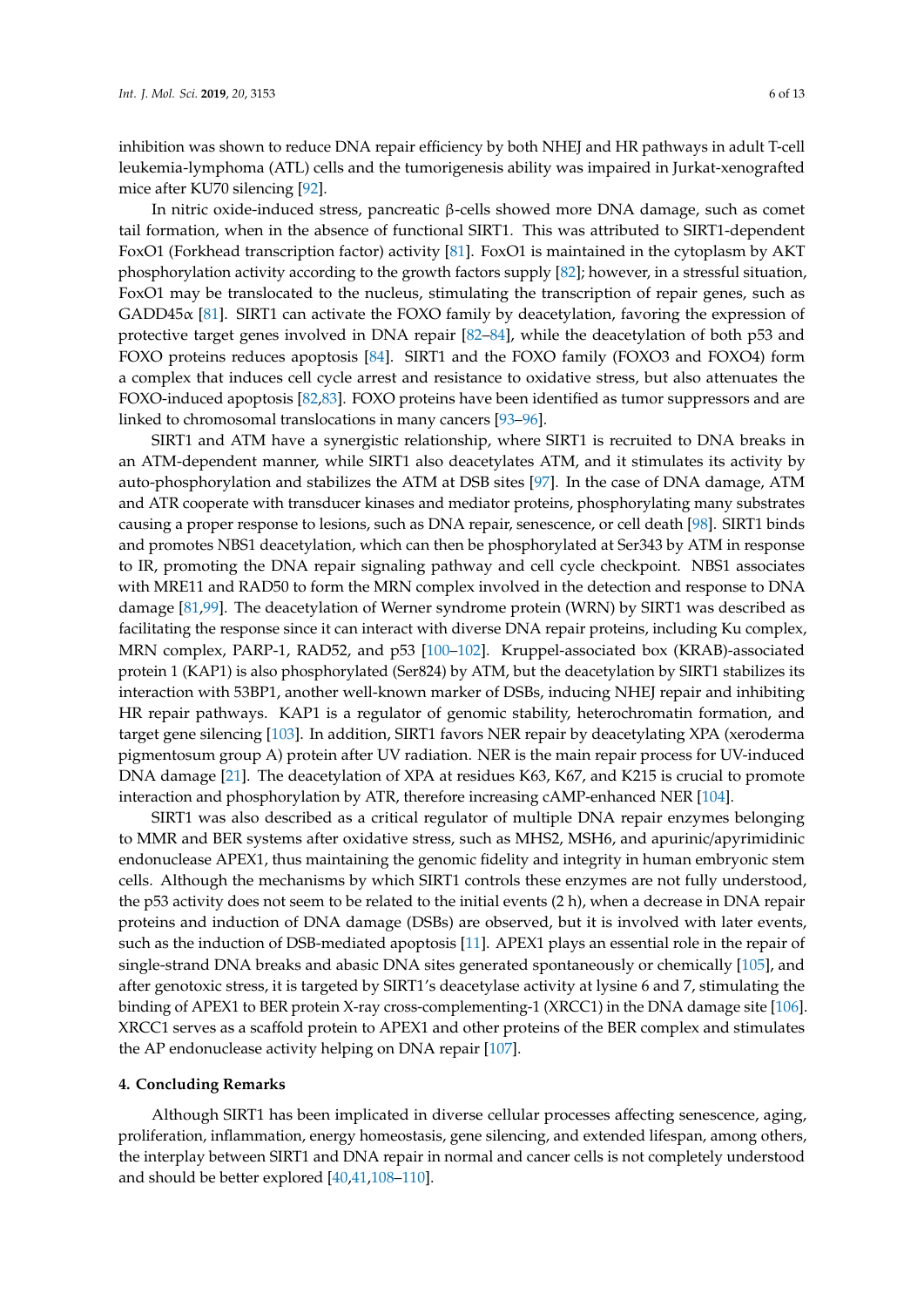Hence, this review presented evidence for the essential role of SIRT1 in the reduction of DNA damage (photoproducts and oxidative DNA damage) by contributing to heterochromatin formation, and by recruiting and activating many DNA repair factors to the DNA damaged site. Inevitably, SIRT1 seems to be a major epigenetic regulator of the transcriptional profile and genomic stability. Upon stress, SIRT1 can be relocate to DNA damaged sites, favoring abnormal epigenetic marks and culminating in the expression of transcriptionally repressed DNA loci, such as aging- and tumor-related genes, which might favor the development and progression of tumors. Besides that, the interaction with HATs and DNMTs also justifies its position as a master epigenetic regulator (Table [1](#page-6-0) and Figure [1\)](#page-7-8).

SIRT1 interacts with distinct proteins from the main DNA repair mechanisms (HR, NHEJ, MMR, NER, BER) and DDR pathways recruiting them to DNA damage foci or activating the proteins involved in DNA repair by deacetylating them. These processes aim to help the cells to live without damaged DNA, but are also subject to error, leading to mutations and abnormal epigenetic marks. Thus, SIRT1's role as a DNA repair promoter and guardian of genomic stability is clear, but its relationship with tumorigenesis induction is not fully understood and studies that elucidate these pathways will provide a breakthrough in cancer biology.

<span id="page-6-0"></span>

| <b>Role of SIRT1</b>                                                     | <b>Effects</b>                                                                                                                             | <b>Cell or Tissue Type</b>               | Reference                 |
|--------------------------------------------------------------------------|--------------------------------------------------------------------------------------------------------------------------------------------|------------------------------------------|---------------------------|
| <b>Protection against DNA</b><br>damage                                  | Absence of 6-4PP and Pt-GG in<br>heterochromatin associated with<br>SIRT1                                                                  | Human fibroblasts                        | [20]                      |
|                                                                          | Decreased levels of 8-OHdG after<br>the increase in SIRT1 activity and<br>mRNA level                                                       | Rat hippocampus                          | [64]                      |
| <b>Regulation of genomic</b><br>stability and<br>transcriptional changes | Relocalization of Sir2/3/4 and<br>de-repression of epigenetically<br>silencing genes in response to DNA<br>damage                          | Yeast                                    | [69]                      |
|                                                                          | Relocalization of SIRT1 to DSBs<br>followed by transcriptional changes                                                                     | Mammalian stem cells                     | [67]                      |
|                                                                          | Recruitment of key epigenetic<br>proteins (DNMTs, EZH2) to DNA<br>damage site                                                              | Normal and cancer cells                  | [28, 55, 60, 62, 71]      |
|                                                                          | Deacetylation of HAT (hMOF) and<br>E2F1 leading to downregulation of<br>genes involved in DNA repair and<br>genomic stability              | Cancer cells                             | [48, 74]                  |
|                                                                          | Recruitment of DNA repair proteins<br>contributing with viral activity,<br>including gene transcription                                    | Keratinocytes containing<br>HPV episomes | $[78]$                    |
| <b>Modulation of DDR</b><br>and DNA repair                               | Deacetylation of p53 interfering in<br>cell death                                                                                          | Normal and cancer cells                  | reviewed in [41]          |
|                                                                          | Deacetylation of γH2AX, Rad51,<br>BRCA1 and NBS1, regulating the<br>foci formation                                                         | <b>MEFs</b>                              | $[52]$                    |
|                                                                          | Interaction with Ku70 protein<br>belonging to NHEJ                                                                                         | Cancer cells                             | $[88 - 92]$               |
|                                                                          | Deacetylation of FOXO family<br>favoring the expression of target<br>repair genes, cell cycle arrest and<br>resistance to oxidative stress | Normal cells                             | $[81 - 84]$               |
|                                                                          | Regulation of many important<br>proteins to DDR and DNA repair,<br>including ATM, NBS1, WRN, KAP1,<br>XPA, MSH2, MSH6, APEX1               | Normal and cancer cells                  | $[11, 97, 99 - 104, 106]$ |

**Table 1.** The role of SIRT1 and its effects in response to DNA damage.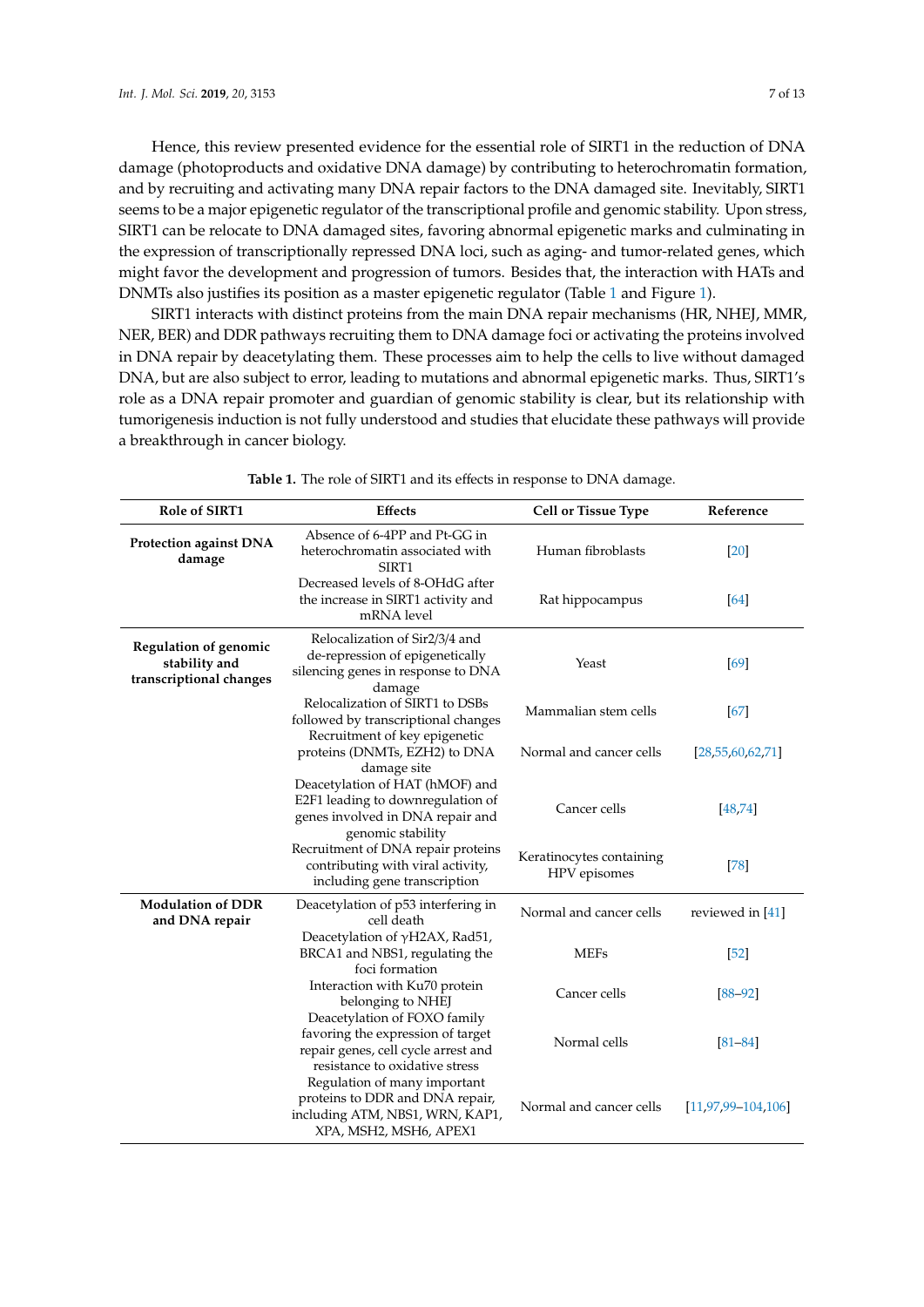<span id="page-7-8"></span>

loci (1); upon stress, SIRT1 can be dissociated from these regions towards the DNA damage site, resulting in chromatin reorganization which favors transcriptional changes (**2**); SIRT1 recruits epigenetic machinery to the transcriptional silencing around the DNA damage site (3); SIRT1 also participates in the recruitment and deacetylation of DDR (**4**) and DNA repair proteins, (**5**) helping in many steps of repair pathways. **Figure 1.** SIRT1 as an epigenetic regulator and DNA repair response modulator. SIRT1 contributes to heterochromatin formation and can be associated with transcriptionally repressed repetitive DNA

Funding: "This research was funded by FAPESP, CNPq (grant number 400036/2016-9) and CAPES (Post-Doctoral Superior—Brasil (Capes)—Finance Code 001. Fellow)". This study was financed in part by the Coordenação de Aperfeiçoamento de Pessoal de Nível

**Conflicts of Interest:** The authors declare no conflict of interest.

#### **Conflicts** of **References** *Confliction* $\mathbf{R}$  **<b>***References*

- <span id="page-7-0"></span>**References**  dietary phytochemicals: Role in cancer chemoprevention and treatment. *Cancer Lett.* **2018**, *413*, 122–134. [\[CrossRef\]](http://dx.doi.org/10.1016/j.canlet.2017.11.002) [PubMed] 1. Chikara, S.; Nagaprashantha, L.D.; Singhal, J.; Horne, D.; Awasthi, S.; Singhal, S.S. Oxidative stress and
- <span id="page-7-1"></span>2. Birben, E.; Sahiner, U.M.; Sackesen, C.; Erzurum, S.; Kalayci, O. Oxidative stress and antioxidant defense. *World Allergy Organ. J. 2012, 5, 9–*19. [CrossRef] [PubMed]
- *World Allergy Organ. J.* **2012**, *5*, 9–19. 3. Wiseman, H.; Halliwell, B. Damage to DNA by reactive oxygen and nitrogen species: Role in inflammatory disease and progression to cancer. *Biochem. J*. **1996**, 313, 17–29. [\[CrossRef\]](http://dx.doi.org/10.1042/bj3130017) [\[PubMed\]](http://www.ncbi.nlm.nih.gov/pubmed/8546679)
- disease and progression to cancer. *Biochem. J*. **1996**, *313*, 17–29. 4. Rhee, S.G. H2O2, a necessary evil for cell signaling. *Science* **2006**, *312*, 1882–1883. [\[CrossRef\]](http://dx.doi.org/10.1126/science.1130481) [\[PubMed\]](http://www.ncbi.nlm.nih.gov/pubmed/16809515)
- <span id="page-7-2"></span>5. Sena, L.A.; Chandel, N.S. Physiological roles of mitochondrial reactive oxygen species. Mol. Cell 2012, 48, 5. Sena, L.A.; Chandel, N.S. Physiological roles of mitochondrial reactive oxygen species. *Mol. Cell* **2012**, *48*, 158–167. [\[CrossRef\]](http://dx.doi.org/10.1016/j.molcel.2012.09.025) [\[PubMed\]](http://www.ncbi.nlm.nih.gov/pubmed/23102266)
- <span id="page-7-3"></span>158–167. 6. Thachootam, D.; Alexandre, J.; Huang, P. Targeting cancer cells by ROS-mediated mechanisms: A radical therapeutic approach? *Nat. Rev. Drug. Discov.* **2009**, *8*, 579–591. [\[CrossRef\]](http://dx.doi.org/10.1038/nrd2803) [\[PubMed\]](http://www.ncbi.nlm.nih.gov/pubmed/19478820)
- <span id="page-7-4"></span>7. Gorrini, C.; Harris, I.S.; Mak, T.W. Modulation of oxidative stress as an anticancer strategy. *Nat. Rev.* 7. Gorrini, C.; Harris, I.S.; Mak, T.W. Modulation of oxidative stress as an anticancer strategy. *Nat. Rev. Drug. Drug. Discov.* **2013**, *12*, 931–947. [\[CrossRef\]](http://dx.doi.org/10.1038/nrd4002) [\[PubMed\]](http://www.ncbi.nlm.nih.gov/pubmed/24287781)
- <span id="page-7-5"></span>*Discov*. **2013**, *12*, 931–947. 8. Houtgraaf, J.H.; Versmissen, J.; Giessen, J.V. A concise review of DNA damage checkpoints and repair in mammalian cells. *Cardiovasc. Revasc. Med.* **2006**, 7, 165–172. [\[CrossRef\]](http://dx.doi.org/10.1016/j.carrev.2006.02.002) [\[PubMed\]](http://www.ncbi.nlm.nih.gov/pubmed/16945824)
- <span id="page-7-6"></span>mammalian cells. *Cardiovasc. Revasc. Med.* **2006**, *7*, 165–172. 9. Harman, D. Aging: A theory based on free radical and radiation chemistry. *J. Gerontol.* **1956**, *11*, 298–300. 9. Harman, D. Aging: A theory based on free radical and radiation chemistry. *J. Gerontol*. **1956**, *11*, 298–300. [\[CrossRef\]](http://dx.doi.org/10.1093/geronj/11.3.298) [\[PubMed\]](http://www.ncbi.nlm.nih.gov/pubmed/13332224)
- <span id="page-7-7"></span>10. Hoejimakers, J.H.J. Genome maintenance mechanisms for preventing cancer. Nature 2001, 411, 366-374. [\[CrossRef\]](http://dx.doi.org/10.1038/35077232) [\[PubMed\]](http://www.ncbi.nlm.nih.gov/pubmed/11357144)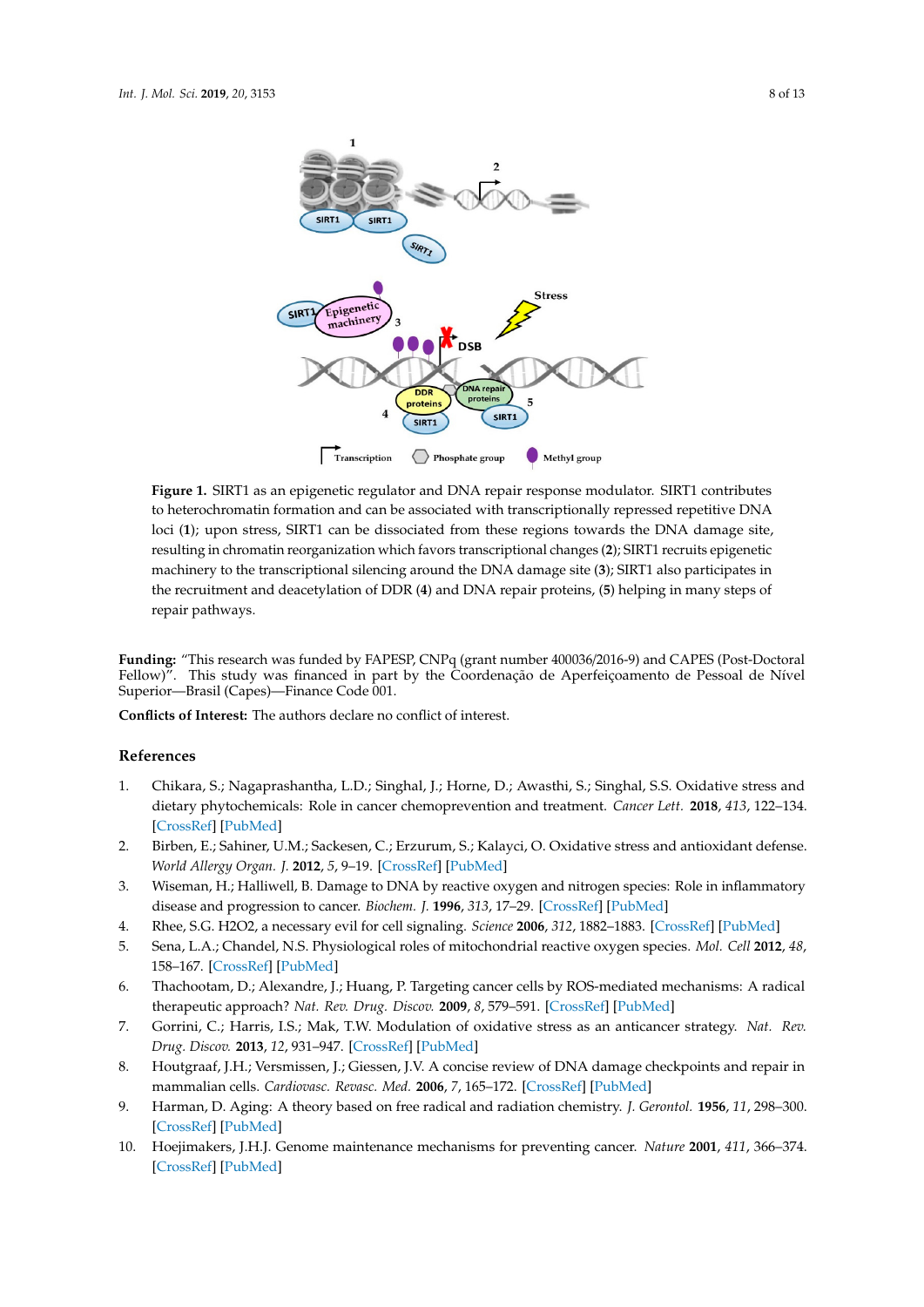- <span id="page-8-0"></span>11. Jang, J.; Huh, Y.J.; Cho, H.; Lee, B.; Park, J.; Hwang, D.-Y.; Kim, D.-W. SIRT1 enhances the survival of human embryonic stem cells by promoting DNA Repair. *Stem. Cell Rep.* **2017**, *9*, 629–641. [\[CrossRef\]](http://dx.doi.org/10.1016/j.stemcr.2017.06.001) [\[PubMed\]](http://www.ncbi.nlm.nih.gov/pubmed/28689995)
- <span id="page-8-1"></span>12. Roos, W.P.; Thomas, A.D.; Kaina, B. DNA damage and the balance between survival and death in cancer biology. *Nat. Rev.* **2016**, *16*, 20–33. [\[CrossRef\]](http://dx.doi.org/10.1038/nrc.2015.2) [\[PubMed\]](http://www.ncbi.nlm.nih.gov/pubmed/26678314)
- <span id="page-8-2"></span>13. Kaina, B.; Christimann, M.; Naumann, S.; Roos, W.P. MGMT: Key node in the battle against genotoxicity, carcinogenicity and apoptosis induced by alkylating agents. *DNA Repair* **2007**, *6*, 1079–1099. [\[CrossRef\]](http://dx.doi.org/10.1016/j.dnarep.2007.03.008) [\[PubMed\]](http://www.ncbi.nlm.nih.gov/pubmed/17485253)
- 14. Ensminger, M.; Iloff, L.; Ebel, C.; Nikolova, T.; Kaina, B.; Lobrich, M. DNA breaks and chromosomal aberrations arise when replication meets base excision repair. *J. Cell Biol.* **2014**, *206*, 29–43. [\[CrossRef\]](http://dx.doi.org/10.1083/jcb.201312078) [\[PubMed\]](http://www.ncbi.nlm.nih.gov/pubmed/24982429)
- <span id="page-8-3"></span>15. Zeman, M.K.; Cimprich, K.A. Causes and consequences of replication stress. *Nat. Cell Biol.* **2014**, *16*, 2–9. [\[CrossRef\]](http://dx.doi.org/10.1038/ncb2897) [\[PubMed\]](http://www.ncbi.nlm.nih.gov/pubmed/24366029)
- <span id="page-8-4"></span>16. Rothkamm, K.; Barnard, S.; Moquet, J. DNA damage foci: Meaning and significance. *Environ. Mol. Mutagen.* **2015**, *56*, 491–504. [\[CrossRef\]](http://dx.doi.org/10.1002/em.21944)
- <span id="page-8-5"></span>17. Filippo, J.S.; Sung, P.; Klein, H. Mechanism of eukaryotic homologous recombination. *Annu. Rev. Biochem.* **2008**, *77*, 229–257. [\[CrossRef\]](http://dx.doi.org/10.1146/annurev.biochem.77.061306.125255)
- <span id="page-8-6"></span>18. Burma, S.; Chen, B.P.C.; Chen, D.J. Role of non-homologous end joining (NHEJ) in maintaining genomic integrity. *DNA Repair* **2006**, *5*, 1042–1048. [\[CrossRef\]](http://dx.doi.org/10.1016/j.dnarep.2006.05.026)
- <span id="page-8-7"></span>19. Weterings, E.; Chen, D.J. The endless tale of non-homologous end-joining. *Cell Res.* **2008**, *18*, 114–124. [\[CrossRef\]](http://dx.doi.org/10.1038/cr.2008.3)
- <span id="page-8-8"></span>20. Han, C.; Srivastava, A.K.; Cui, T.; Wang, Q.-E.; Wani, A.A. Differential DNA lesion formation and repair in heterochromatin and euchromatin. *Carcinogenesis* **2016**, *37*, 129–138. [\[CrossRef\]](http://dx.doi.org/10.1093/carcin/bgv247)
- <span id="page-8-9"></span>21. Fan, W.; Luo, J. SIRT1 regulates UV-induced DNA repair through deacetylating XPA. *Mol. Cell* **2010**, *39*, 247–258. [\[CrossRef\]](http://dx.doi.org/10.1016/j.molcel.2010.07.006) [\[PubMed\]](http://www.ncbi.nlm.nih.gov/pubmed/20670893)
- <span id="page-8-10"></span>22. Burma, S.; Chen, B.P.; Murphy, M.; Kurimasa, A.; Chen, D.J. ATM phosphorylate H2AX in response to DNA double-strand breaks. *J. Biol. Chem.* **2001**, *276*, 42462–42467. [\[CrossRef\]](http://dx.doi.org/10.1074/jbc.C100466200) [\[PubMed\]](http://www.ncbi.nlm.nih.gov/pubmed/11571274)
- 23. Ward, I.M.; Chen, J. Histone H2AX is phosphorylated in an ATR-dependent manner in response to replicational stress. *J. Biol. Chem.* **2001**, *276*, 47759–47762. [\[CrossRef\]](http://dx.doi.org/10.1074/jbc.C100569200) [\[PubMed\]](http://www.ncbi.nlm.nih.gov/pubmed/11673449)
- 24. Francia, S.; Michelini, F.; Saxena, A.; Tang, D.; Hoon, M.; Anelli, V.; Mione, M.; Carninci, P.; di Fagagna, F.D.A. Site-specific DICER and DROSHA RNA products control the DNA-damage response. *Nature* **2012**, *488*, 231–235. [\[CrossRef\]](http://dx.doi.org/10.1038/nature11179) [\[PubMed\]](http://www.ncbi.nlm.nih.gov/pubmed/22722852)
- <span id="page-8-11"></span>25. Sulli, G.; Di Micco, R.; Fagagna, F.D.D. Crosstalk between chromatin state and DNA damage response in cellular senescence and cancer. *Nat. Rev. Cancer* **2012**, *12*, 709–720. [\[CrossRef\]](http://dx.doi.org/10.1038/nrc3344) [\[PubMed\]](http://www.ncbi.nlm.nih.gov/pubmed/22952011)
- <span id="page-8-12"></span>26. Rogakou, E.P.; Pilch, D.R.; Orr, A.H.; Ivanova, V.S.; Bonner, W.M. DNA double-strand breaks induce histone H2AX phosphorylation on serine 139. *J. Biol. Chem.* **1998**, *273*, 5858–5868. [\[CrossRef\]](http://dx.doi.org/10.1074/jbc.273.10.5858) [\[PubMed\]](http://www.ncbi.nlm.nih.gov/pubmed/9488723)
- <span id="page-8-13"></span>27. Tamburini, B.A.; Tyler, J.K. Localized histone acetylation and deacetylation triggered by the homologous recombination pathway of double-strand DNA repair. *Mol. Cell. Biol.* **2005**, *25*, 4903–4913. [\[CrossRef\]](http://dx.doi.org/10.1128/MCB.25.12.4903-4913.2005)
- <span id="page-8-14"></span>28. O'Hagan, H.M.; Wang, W.; Sen, S.; Shields, C.D.; Lee, S.S.; Zhang, Y.W.; Clements, E.G.; Cai, Y.; Neste, L.V.; Easwaran, H.; et al. Oxidative Damage targets complexes containing DNA Methyltransferases, SIRT1 and Polycomb members to promoter CpG Islands. *Cancer Cell* **2011**, *20*, 606–619. [\[CrossRef\]](http://dx.doi.org/10.1016/j.ccr.2011.09.012)
- <span id="page-8-15"></span>29. Glozak, M.A.; Seto, E. Histone deacetylases and cancer. *Oncogene* **2007**, *26*, 5420–5432. [\[CrossRef\]](http://dx.doi.org/10.1038/sj.onc.1210610)
- <span id="page-8-16"></span>30. Michishita, E.; Park, J.K.; Burneskis, J.M.; Barrett, C.; Horikawa. Evolutionarilly conserved and nonconserved cellular localizations and functions of human SIRT proteins. *Mol. Biol. Cell* **2005**, *16*, 4623–4635. [\[CrossRef\]](http://dx.doi.org/10.1091/mbc.e05-01-0033)
- <span id="page-8-18"></span>31. Watroba, M.; Dudek, I.; Skoda, M.; Stangret, A.; Rzodkiewicz, P.; Szukiewicz, D. Sirtuins, epigenetics and longevity. *Ageing Res. Rev.* **2017**, *40*, 11–19. [\[CrossRef\]](http://dx.doi.org/10.1016/j.arr.2017.08.001) [\[PubMed\]](http://www.ncbi.nlm.nih.gov/pubmed/28789901)
- 32. Pillai, V.B.; Bindu, S.; Sharp, W.; Fang, Y.H.; Kim, G.; Gupta, M.; Samant, S.; Gupta, M.P. SIRT3 protects mitochondrial DNA damage and blocks the development of doxorubicin-induced cardiomyopathy in mice. *Am. J. Physiol. Heart Circ. Physiol.* **2016**, *310*, H962–H972. [\[CrossRef\]](http://dx.doi.org/10.1152/ajpheart.00832.2015) [\[PubMed\]](http://www.ncbi.nlm.nih.gov/pubmed/26873966)
- <span id="page-8-17"></span>33. Jablonski, R.P.; Kim, S.-J.; Cheresh, P.; Williams, D.B.; Morales-Nebreda, L.; Cheng, Y.; Yeldandi, A.; Bhorade, S.; Pardo, A.; Selman, M.; et al. SIRT3 deficiency promotes lung fibrosis by augmenting alveolar epithelial cell mitochondrial DNA damage and apoptosis. *FASEB J.* **2017**, *31*, 2520–2532. [\[CrossRef\]](http://dx.doi.org/10.1096/fj.201601077R) [\[PubMed\]](http://www.ncbi.nlm.nih.gov/pubmed/28258190)
- <span id="page-8-19"></span>34. Qiu, X.; Brown, K.; Hirschey, M.D.; Verdin, E.; Chen, D. Calorie restriction reduces oxidative stress by SIRT3-mediated SOD2 activation. *Cell Metab.* **2010**, *12*, 662–667. [\[CrossRef\]](http://dx.doi.org/10.1016/j.cmet.2010.11.015) [\[PubMed\]](http://www.ncbi.nlm.nih.gov/pubmed/21109198)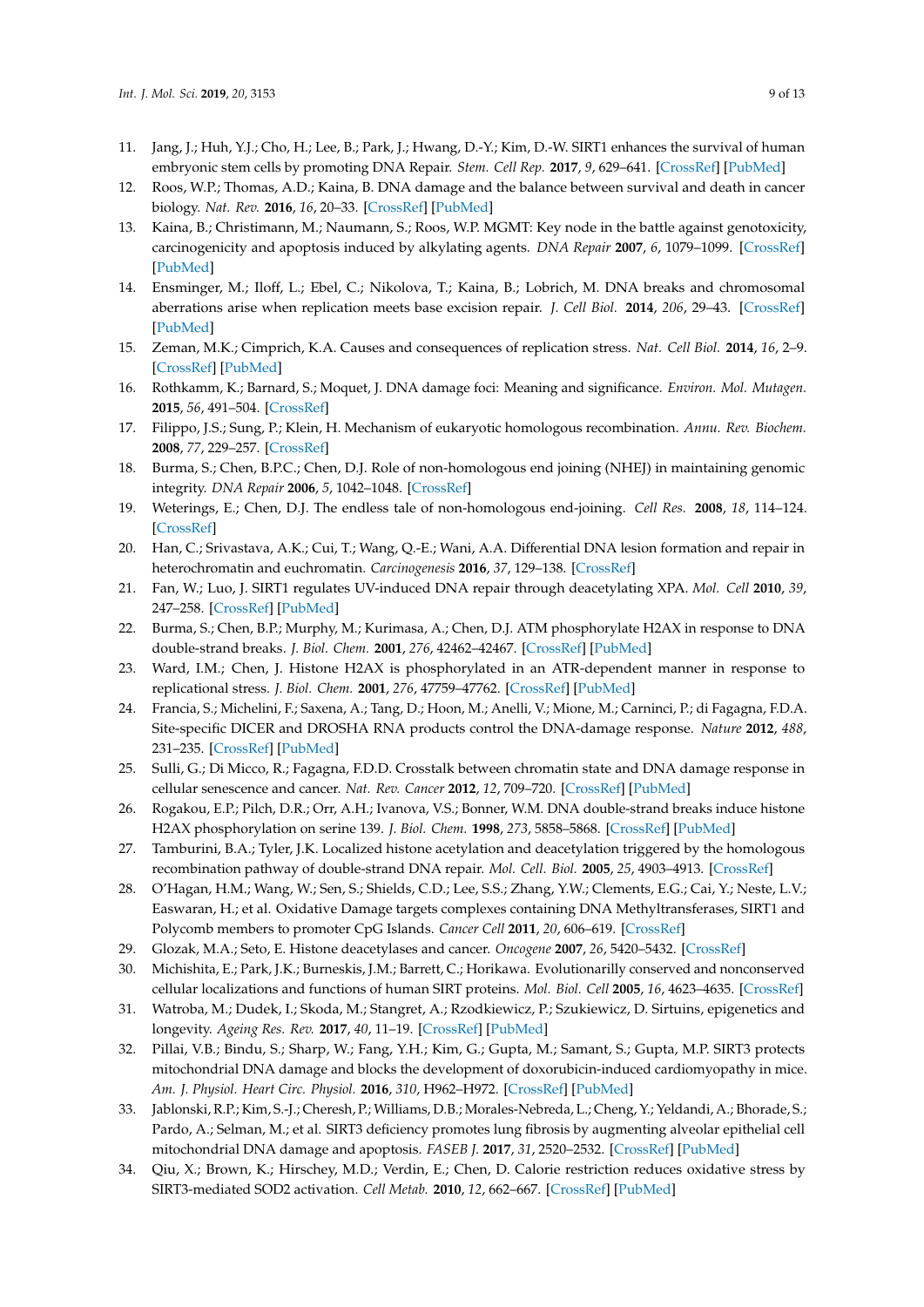- 35. Tao, R.; Coleman, M.C.; Pennington, J.D.; Ozden, O.; Park, S.-H.; Jiang, H.; Kim, H.-S.; Flynn, C.R.; Hill, S.; McDonald, W.H.; et al. SIRT3-mediated deacetylation of evolutionarily conserved lysine 122 regulates MnSOD activity in response to stress. *Mol. Cell* **2010**, *40*, 893–904. [\[CrossRef\]](http://dx.doi.org/10.1016/j.molcel.2010.12.013) [\[PubMed\]](http://www.ncbi.nlm.nih.gov/pubmed/21172655)
- 36. Haigis, M.C.; Deng, C.X.; Finley, H.S.; Kim, H.-S.; Gius, D. SIRT3 is a mitochondrial tumor suppressor: A scientific tale that connects aberrant cellular ROS, the Warburg effect, and carcinogenesis. *Cancer Res.* **2012**, *72*, 2468–2472. [\[CrossRef\]](http://dx.doi.org/10.1158/0008-5472.CAN-11-3633)
- 37. Ho, L.; Titus, A.S.; Banerjee, K.K.; George, S.; Lin, W.; Deota, S.; Saha, A.K.; Nakamura, K.; Gut, P.; Verdin, E.; et al. SIRT4 regulates ATP homeostasis and mediates a retrograde signaling via AMPK. *Aging* **2013**, *5*, 835–849. [\[CrossRef\]](http://dx.doi.org/10.18632/aging.100616) [\[PubMed\]](http://www.ncbi.nlm.nih.gov/pubmed/24296486)
- <span id="page-9-0"></span>38. Lin, Z.F.; Xu, H.B.; Wang, J.Y.; Lin, Q.; Ruan, Z.; Liu, F.-B.; Jin,W.; Huang, H.-H.; Chen, X. SIRT5 desunccinylates and activates SOD1 to eliminate ROS. *Biochem. Biophys. Res. Commun.* **2013**, *441*, 191–195. [\[CrossRef\]](http://dx.doi.org/10.1016/j.bbrc.2013.10.033)
- <span id="page-9-1"></span>39. Wilking, M.; Singh, C.K.; Nihal, M.; Ndiaye, M.A.; Ahmad, N. Sirtuin deacetylases: A new target for melanoma management. *Cell Cycle* **2014**, *13*, 2821–2826. [\[CrossRef\]](http://dx.doi.org/10.4161/15384101.2014.949085)
- <span id="page-9-3"></span>40. Liu, T.; Liu, P.Y.; Marshall, G.M. The critical role of the class II histone deacetylase SIRT1 in cancer. *Cancer Res.* **2009**, *69*, 1702–1705. [\[CrossRef\]](http://dx.doi.org/10.1158/0008-5472.CAN-08-3365)
- <span id="page-9-2"></span>41. Ong, A.L.C.; Ramasamy, T.S. Role of Sirtuin1-p53 regulatory axis in aging, cancer and cellular reprogramming. *Ageing Res. Rev.* **2018**, *43*, 64–80. [\[CrossRef\]](http://dx.doi.org/10.1016/j.arr.2018.02.004) [\[PubMed\]](http://www.ncbi.nlm.nih.gov/pubmed/29476819)
- 42. Magni, M.; Ruscica, V.; Restelli, M.; Fontanella, E.; Buscemi, G.; Zannini, L. CCAR2/DBC1 is required for Chk2-dependent KAP1 phosphorylation and repair of DNA damage. *Oncotarget* **2015**, *6*, 17817–17831. [\[CrossRef\]](http://dx.doi.org/10.18632/oncotarget.4417) [\[PubMed\]](http://www.ncbi.nlm.nih.gov/pubmed/26158765)
- 43. Magni, M.; Buscemi, G.; Maita, L.; Peng, L.; Chan, S.Y.; Montecucco, A.; Delia, D.; Zannini, L. TSPYL2 is a novel regulator of SIRT1 and p300 activity in response to DNA damage. *Cell Death Di*ff*er.* **2019**, *26*, 918–931. [\[CrossRef\]](http://dx.doi.org/10.1038/s41418-018-0168-6) [\[PubMed\]](http://www.ncbi.nlm.nih.gov/pubmed/30050056)
- <span id="page-9-4"></span>44. Magni, M.; Buscemi, G.; Zannini, L. Cell cycle and apoptosis regulator 2 at the interface between DNA damage response and cell physiology. *Mut. Res. Rev.* **2018**, *776*, 1–9. [\[CrossRef\]](http://dx.doi.org/10.1016/j.mrrev.2018.03.004) [\[PubMed\]](http://www.ncbi.nlm.nih.gov/pubmed/29807573)
- <span id="page-9-5"></span>45. Batta, K.; Das, C.; Gadad, S.; Shandilya, J.; Kundu, T.K. Reversible acetylation of nonhistone proteins: Role in cellular function and disease. *Subcell. Biochem.* **2007**, *41*, 193–212. [\[PubMed\]](http://www.ncbi.nlm.nih.gov/pubmed/17484129)
- <span id="page-9-6"></span>46. Oberdoerffer, P.; Sinclair, D.A. The role of nuclear architecture in genomic instability and ageing. *Nat. Rev.* **2007**, *8*, 692–702. [\[CrossRef\]](http://dx.doi.org/10.1038/nrm2238) [\[PubMed\]](http://www.ncbi.nlm.nih.gov/pubmed/17700626)
- <span id="page-9-7"></span>47. Shahbazian, M.D.; Grunstein, M. Functions of site-specific histone acetylation and deacetylation. *Annu. Rev. Biochem.* **2007**, *76*, 75–100. [\[CrossRef\]](http://dx.doi.org/10.1146/annurev.biochem.76.052705.162114)
- <span id="page-9-8"></span>48. Zhong, J.; Ji, L.; Chen, H.; Li, X.; Zhang, J.; Wang, X.; Wu, W.; Xu, Y.; Huang, F.; Cai, W.; et al. Acetylation of hMOF modulates H4K16ac to regulate DNA repair genes in response to oxidative stress. *Int. J. Biol. Sci.* **2017**, *13*, 923–934. [\[CrossRef\]](http://dx.doi.org/10.7150/ijbs.17260)
- <span id="page-9-9"></span>49. Vaquero, A.; Scher, M.; Erdjument-Bromage, H.; Tempst, P.; Serrano, L.; Reinverg, D. SIRT1 regulates the histone methyl-transferase SUV39H1 during heterochromatin formation. *Nature* **2007**, *450*, 440–444. [\[CrossRef\]](http://dx.doi.org/10.1038/nature06268)
- <span id="page-9-10"></span>50. Rifai, K.; Judes, G.; Idrissou, M.; Daures, M.; Bignon, Y.-J.; Penault-Llorca, F.; Bernard-Gallon, D. SIRT1-dependent epigenetic regulation of H3 and H4 histone acetylation in human breast cancer. *Oncotarget* **2018**, *9*, 30661–30678. [\[CrossRef\]](http://dx.doi.org/10.18632/oncotarget.25771)
- <span id="page-9-11"></span>51. Hida, Y.; Kubo, Y.; Murao, K.; Arase, S. Strong expression of a longevity-related protein, SIRT1, in Bowen's disease. *Arch. Dermatol. Res.* **2007**, *299*, 103–106. [\[CrossRef\]](http://dx.doi.org/10.1007/s00403-006-0725-6) [\[PubMed\]](http://www.ncbi.nlm.nih.gov/pubmed/17180656)
- <span id="page-9-12"></span>52. Wang, R.H.; Sengupta, K.; Li, C.; Kim, H.-S.; Cao, L.; Xiao, C.; Kim, S.; Xu, X.; Zheng, Y.; Chilton, B.; et al. Impaired DNA damage response, genome instability, and tumorigenesis in SIRT1 mutant mice. *Cancer Cell* **2008**, *14*, 312–323. [\[CrossRef\]](http://dx.doi.org/10.1016/j.ccr.2008.09.001) [\[PubMed\]](http://www.ncbi.nlm.nih.gov/pubmed/18835033)
- <span id="page-9-13"></span>53. Bradbury, C.A.; Khanim, F.L.; Hayden, R.; Bunce, C.M.; White, D.A.; Drayson, M.T.; Craddock, C.; Turner, B.M. Histone deacetylases in acute myeloid leukemia show a distinctive pattern of expression that changes selectively in response to deacetylase inhibitors. *Leukemia* **2005**, *19*, 1751–1759. [\[CrossRef\]](http://dx.doi.org/10.1038/sj.leu.2403910) [\[PubMed\]](http://www.ncbi.nlm.nih.gov/pubmed/16121216)
- <span id="page-9-14"></span>54. Sun, T.; Jiao, L.; Wang, Y.; Yu, Y.; Ming, L. SIRT1 induces epithelial-mesenchymal transition by promoting autophagic degradation of E-cadherin in melanoma cells. *Cell Death Dis.* **2018**, *9*, 136–145. [\[CrossRef\]](http://dx.doi.org/10.1038/s41419-017-0167-4) [\[PubMed\]](http://www.ncbi.nlm.nih.gov/pubmed/29374154)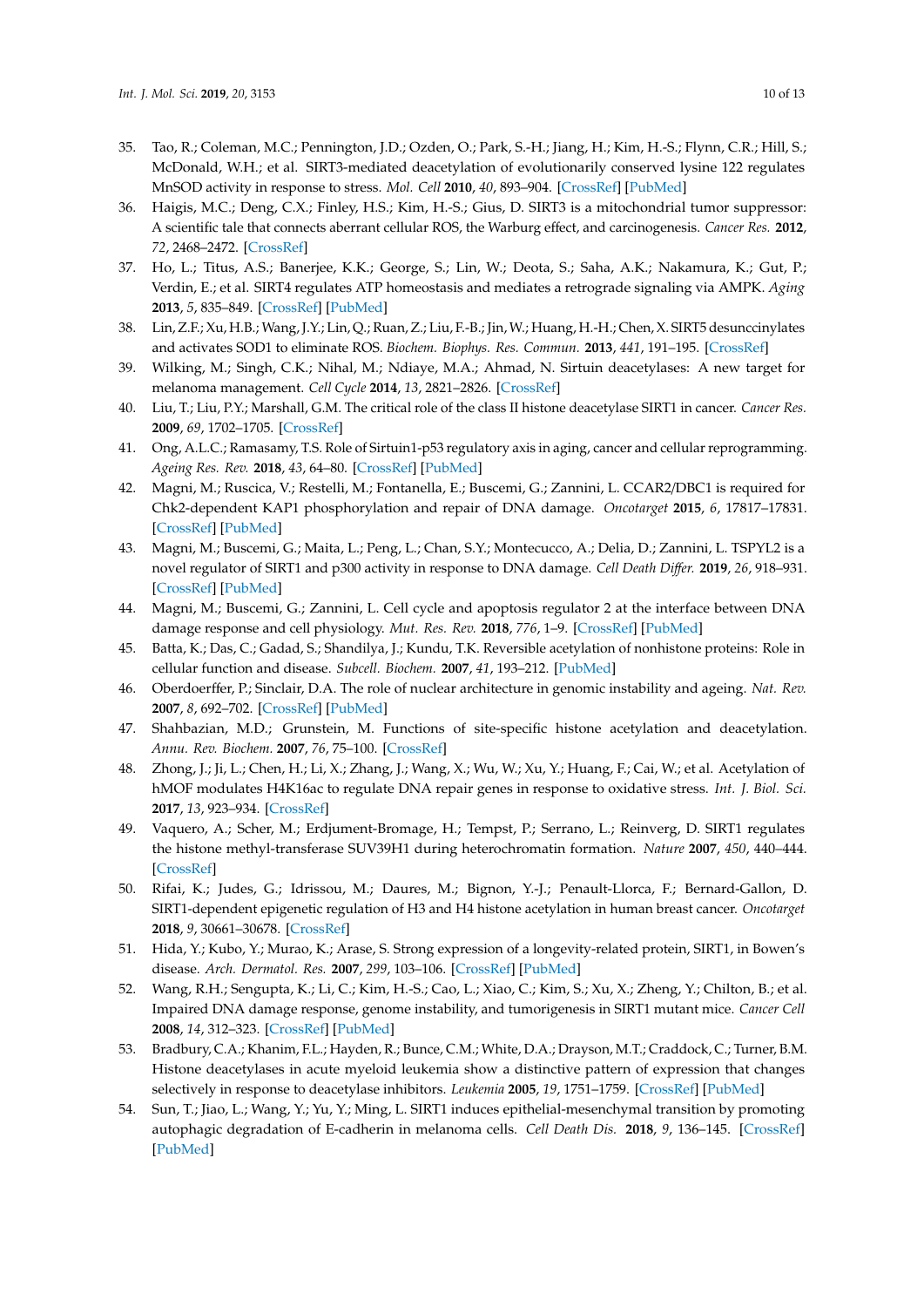- <span id="page-10-0"></span>55. Meliso, F.M.; Micali, D.; Silva, C.T.; Sabedot, T.S.; Coetzee, S.G.; Koch, A.; Fahlbusch, F.B.; Noushmehr, H.; Schneider-Stock, R.; Jasiulionis, M.G. SIRT1 regulates Mxd1 during malignant melanoma progression. *Oncotarget* **2017**, *8*, 114540–114553. [\[CrossRef\]](http://dx.doi.org/10.18632/oncotarget.21457) [\[PubMed\]](http://www.ncbi.nlm.nih.gov/pubmed/29383100)
- <span id="page-10-1"></span>56. Huffman, D.M.; Grizzle, W.E.; Bamman, M.M.; Kim, J.-S.; Eltoum, I.A.; Elgavish, A.; Nagy, T.R. SIRT1 is significantly elevated in mouse and human prostate cancer. *Cancer Res.* **2007**, *67*, 6612–6618. [\[CrossRef\]](http://dx.doi.org/10.1158/0008-5472.CAN-07-0085) [\[PubMed\]](http://www.ncbi.nlm.nih.gov/pubmed/17638871)
- <span id="page-10-2"></span>57. Stunkel, W.; Peh, B.K.; Tan, Y.C.; Nayagam, V.M.; Wang, X.; Salto-Tellez, M.; Ni, B.; Entezeroth, M.; Wood, J. Function of the SIRT1 protein deacetylase in cancer. *Biotechnol. J.* **2007**, *2*, 1360–1368. [\[CrossRef\]](http://dx.doi.org/10.1002/biot.200700087)
- <span id="page-10-3"></span>58. Tanno, M.; Sakamoto, J.; Miura, T.; Shimamoto, K.; Horio, Y. Nucleocytoplasmic shuttling of the NAD+-dependent histone deacetylase SIRT1. *J. Biol. Chem.* **2007**, *282*, 6823–6832. [\[CrossRef\]](http://dx.doi.org/10.1074/jbc.M609554200)
- <span id="page-10-4"></span>59. Jeong, J.; Juhn, K.; Lee, H.; Kim, S.-H.; Min, B.-H.; Lee, K.-M.; Cho, M.-H.; Park, G.; Lee, K.-H. SIRT1 promotes DNA repair activity and deacetylation of Ku70. *Exp. Mol. Med.* **2007**, *39*, 8–13. [\[CrossRef\]](http://dx.doi.org/10.1038/emm.2007.2)
- <span id="page-10-15"></span>60. O'Hagan, H.M.; Mohammad, H.P.; Baylin, S.B. Double Strand Breaks can initiate gene silencing and SIR1-dependent onset of DNA Methylation in an exogenous promoter CpG Island. *PLoS Genet.* **2008**, *4*, 1–16.
- <span id="page-10-6"></span>61. O'Hagan, H.M. Chromatin modifications during Repair of Environmental Exposure-Induced DNA damage: A potential mechanism for stable epigenetic alterations. *Environ. Mol. Mutagenesis* **2014**, *55*, 278–291. [\[CrossRef\]](http://dx.doi.org/10.1002/em.21830) [\[PubMed\]](http://www.ncbi.nlm.nih.gov/pubmed/24259318)
- <span id="page-10-5"></span>62. Ding, N.; Boham, E.M.; Hannon, B.E.; Amick, T.R.; Baylin, S.B.; O'Hagan, H.M. Mismatch repair proteins recruit DNA methyltransferase 1 to sites of oxidative DNA damage. *J. Mol. Cell Biol.* **2016**, *8*, 244–254. [\[CrossRef\]](http://dx.doi.org/10.1093/jmcb/mjv050) [\[PubMed\]](http://www.ncbi.nlm.nih.gov/pubmed/26186941)
- <span id="page-10-7"></span>63. Ura, K.; Araki, M.; Saeki, H.; Masutani, C.; Ito, T.; Iwai, S.; Mizukoshi, T.; Kaneda, Y.; Hanaoka, F. ATP-dependent chromatin remodeling facilitates nucleotide excision repair of UV-induced DNA lesions in synthetic dinucleosomes. *EMBO J.* **2001**, *20*, 2004–2014. [\[CrossRef\]](http://dx.doi.org/10.1093/emboj/20.8.2004) [\[PubMed\]](http://www.ncbi.nlm.nih.gov/pubmed/11296233)
- <span id="page-10-8"></span>64. Elamin, M.; Ruskin, D.N.; Masino, S.A.; Sacchetti, P. Ketogenic Diet Modulates NAD+-dependent enzymes and reduces DNA damage in hippocampus. *Front. Cell. Neurosci.* **2018**, *12*, 1–7. [\[CrossRef\]](http://dx.doi.org/10.3389/fncel.2018.00263) [\[PubMed\]](http://www.ncbi.nlm.nih.gov/pubmed/30214397)
- <span id="page-10-9"></span>65. Belenky, P.; Bogan, K.L.; Brenner, C. NAD+ metabolism in healthy and disease. *Trends Biochem. Sci.* **2007**, *32*, 12–19. [\[CrossRef\]](http://dx.doi.org/10.1016/j.tibs.2006.11.006) [\[PubMed\]](http://www.ncbi.nlm.nih.gov/pubmed/17161604)
- <span id="page-10-10"></span>66. Kumar, R.; Horikoshi, N.; Singh, M.; Gupta, A.; Misra, H.S.; Albuquerque, K.; Hunt, C.R.; Pandita, T.K. Chromatin modifications and the DNA damage response to ionizing radiation. *Front. Oncol.* **2012**, *2*, 214. [\[CrossRef\]](http://dx.doi.org/10.3389/fonc.2012.00214)
- <span id="page-10-11"></span>67. Oberdoerffer, P.; Michan, S.; McVay, M.; Mostoslavsky, R.; Vann, J.; Park, S.-K.; Hartlerode, A.; Stegmuller, J.; Hafner, A.; Loerch, P.; et al. DNA damage-induced alterations in chromatin contribute to genomic integrity and age-related changes in gene expression. *Cell* **2008**, *135*, 907–918. [\[CrossRef\]](http://dx.doi.org/10.1016/j.cell.2008.10.025)
- 68. Grustein, M. Molecular model for telomeric heterochromatin in yeast. *Curr. Opin. Cell Biol.* **1997**, *9*, 383–387. [\[CrossRef\]](http://dx.doi.org/10.1016/S0955-0674(97)80011-7)
- <span id="page-10-12"></span>69. Mills, K.D.; Sinclair, D.A.; Guarente, L. MEC1-dependent redistribution of the Sir3 silencing protein from telomeres to DNA double-strand breaks. *Cell* **1999**, *97*, 609–620. [\[CrossRef\]](http://dx.doi.org/10.1016/S0092-8674(00)80772-2)
- <span id="page-10-13"></span>70. Deng, C.X. SIRT1, is it a tumor promoter or tumor suppressor? *Int. J. Biol. Sci.* **2009**, *5*, 147–152. [\[CrossRef\]](http://dx.doi.org/10.7150/ijbs.5.147)
- <span id="page-10-14"></span>71. Kala, R.; Shah, H.N.; Martin, S.L.; Tollefsbol, T.O. Epigenetic-based combinatorial resveratrol and pterostilbene alters DNA damage response by affecting SIRT1 and DNMT enzyme expression, including SIRT1-dependent γH2AX and telomerase regulation in triple-negative breast cancer. *BMC Cancer* **2015**, *15*, 672–689. [\[CrossRef\]](http://dx.doi.org/10.1186/s12885-015-1693-z) [\[PubMed\]](http://www.ncbi.nlm.nih.gov/pubmed/26459286)
- <span id="page-10-16"></span>72. Schwab, M.; Alitalo, K.; Karl-Heinz, K.; Varmus, H.E.; Bishop, J.M.; Gilbert, F.; Brodeur, G.; Goldstein, M.; Trent, J. Amplified DNA with limited homology to MYC cellular oncogene is shared by human neuroblastoma cell lines and a neuroblastoma tumour. *Nature* **1983**, *305*, 245–248. [\[CrossRef\]](http://dx.doi.org/10.1038/305245a0) [\[PubMed\]](http://www.ncbi.nlm.nih.gov/pubmed/6888561)
- <span id="page-10-17"></span>73. Shroff, E.H.; Eberlin, L.S.; Dang, V.M.; Gouw, A.M.; Gabay, M.; Adam, S.J.; Bellovin, D.I.; Tran, P.T.; Philbrick, W.M.; Garcia-Ocana, A.; et al. MYC oncogene overexpression drives renal cell carcinoma in a mouse model through glutamine metabolism. *Proc. Natl. Acad. Sci. USA* **2015**, *112*, 6539–6544. [\[CrossRef\]](http://dx.doi.org/10.1073/pnas.1507228112) [\[PubMed\]](http://www.ncbi.nlm.nih.gov/pubmed/25964345)
- <span id="page-10-18"></span>74. Orlando, G.; Khoronenkova, S.V.; Dianova, I.I.; Parsons, J.L.; Dianov, G.L. ARF induction in response to DNA strand breaks is regulated by PARP1. *Nucleic Acids Res.* **2014**, *42*, 2320–2329. [\[CrossRef\]](http://dx.doi.org/10.1093/nar/gkt1185) [\[PubMed\]](http://www.ncbi.nlm.nih.gov/pubmed/24293653)
- <span id="page-10-19"></span>75. Sherr, C.J. Divorcing ARF and p53: An unsettled case. *Nat. Rev. Cancer* **2006**, *6*, 663–673. [\[CrossRef\]](http://dx.doi.org/10.1038/nrc1954) [\[PubMed\]](http://www.ncbi.nlm.nih.gov/pubmed/16915296)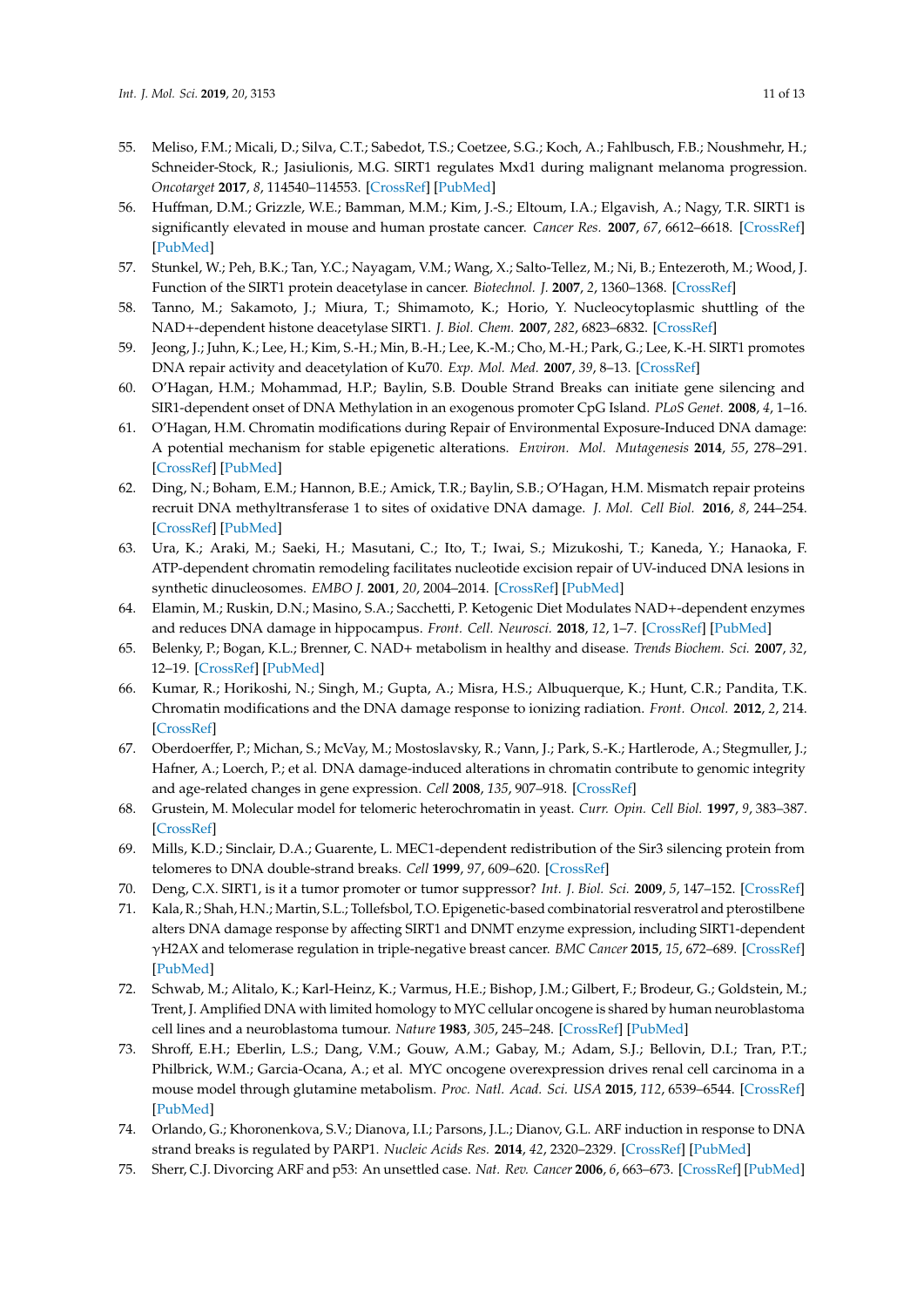- <span id="page-11-0"></span>76. Matheu, A.; Maraver, A.; Serrano, M. The Arf/p53 pathway in cancer and aging. *Cancer Res.* **2008**, *68*, 6031–6034. [\[CrossRef\]](http://dx.doi.org/10.1158/0008-5472.CAN-07-6851) [\[PubMed\]](http://www.ncbi.nlm.nih.gov/pubmed/18676821)
- <span id="page-11-1"></span>77. Wang, C.; Chen, L.; Hou, X.; Li, Z.; Kabra, N.; Ma, Y.; Nemoto, S.; Finkel, T.; Gu, W.; Cress, W.D.; et al. Interactions between E2F1 and SIRT1 regulates apoptotic response to DNA damage. *Nat. Cell. Biol.* **2006**, *8*, 1025–1031. [\[CrossRef\]](http://dx.doi.org/10.1038/ncb1468) [\[PubMed\]](http://www.ncbi.nlm.nih.gov/pubmed/16892051)
- <span id="page-11-2"></span>78. Langsfeld, E.S.; Bodily, J.M.; Laimins, L.A. The deacetylase Sirtuin 1 regulates human papillomavirus replication by modulating histone acetylation and recruitment of DNA damage factors NBS1 and Rad51 to viral genomes. *PLoS Pathog.* **2015**, *11*, e1005181. [\[CrossRef\]](http://dx.doi.org/10.1371/journal.ppat.1005181)
- <span id="page-11-3"></span>79. Wong, S.; Weber, J.D. Deacetylation of the retinoblastoma tumour suppressor protein by SIRT1. *Biochem. J.* **2007**, *407*, 451–460. [\[CrossRef\]](http://dx.doi.org/10.1042/BJ20070151)
- <span id="page-11-4"></span>80. Yuan, Z.; Zhang, X.; Sengupta, N.; Lane, W.S.; Seto, E. SIRT1 regulates the function of the Nijmegen breakage syndrome protein. *Mol. Cell* **2007**, *27*, 149–162. [\[CrossRef\]](http://dx.doi.org/10.1016/j.molcel.2007.05.029)
- <span id="page-11-14"></span>81. Hughes, K.J.; Meares, G.P.; Hansen, P.A.; Corbett, J.A. FoxO1 and SIRT1 regulates β-cell responses to nitric oxide. *J. Biol. Chem.* **2011**, *286*, 8338–8348. [\[CrossRef\]](http://dx.doi.org/10.1074/jbc.M110.204768) [\[PubMed\]](http://www.ncbi.nlm.nih.gov/pubmed/21196578)
- <span id="page-11-15"></span>82. Brunet, A.; Sweeney, L.B.; Sturgill, J.F.; Chua, K.F.; Greer, P.L.; Lin, Y.; Tran, H.; Ross, S.E.; Mostoslavsky, R.; Cohen, H.Y.; et al. Stress-Dependent Regulation of FOXO Transcription Factors by the SIRT1 Deacetylase. *Science* **2004**, *303*, 2011–2015. [\[CrossRef\]](http://dx.doi.org/10.1126/science.1094637) [\[PubMed\]](http://www.ncbi.nlm.nih.gov/pubmed/14976264)
- <span id="page-11-16"></span>83. Giannakou, M.E.; Partridge, L. The interaction between FOXO and SIRT1: Tipping the balance towards survival. *Trends Cell Biol.* **2004**, *14*, 408–412. [\[CrossRef\]](http://dx.doi.org/10.1016/j.tcb.2004.07.006) [\[PubMed\]](http://www.ncbi.nlm.nih.gov/pubmed/15308206)
- <span id="page-11-5"></span>84. Guarente, L. Sirtuins in Aging and Disease. *Cold Spring Harb. Symp. Quant. Biol.* **2007**, *72*, 483–488. [\[CrossRef\]](http://dx.doi.org/10.1101/sqb.2007.72.024) [\[PubMed\]](http://www.ncbi.nlm.nih.gov/pubmed/18419308)
- <span id="page-11-6"></span>85. Lieber, M.R. The mechanism of double-strand DNA break repair by the nonhomologous DNA end-joining pathway. *Annu. Rev. Biochem.* **2010**, *79*, 181–211. [\[CrossRef\]](http://dx.doi.org/10.1146/annurev.biochem.052308.093131) [\[PubMed\]](http://www.ncbi.nlm.nih.gov/pubmed/20192759)
- <span id="page-11-7"></span>86. Nussenzweig, A.; Chen, C.; da Costa, S.V.; Sanchez, M.; Sokol, K.; Nussenzweig, M.C.; Li, G.C. Requirement for Ku80 in growth and immunoglobulin V(D)J recombination. *Nature* **1996**, *382*, 551–555. [\[CrossRef\]](http://dx.doi.org/10.1038/382551a0) [\[PubMed\]](http://www.ncbi.nlm.nih.gov/pubmed/8700231)
- <span id="page-11-8"></span>87. Ouyang, H.; Nussenzweig, A.; Kurimasa, A.; Soares, V.C.; Li, X.; Cordon-Cardo, C.; Li, W.-H.; Cheong, N.; Nussenzweig, M.; Illiakis, G.; et al. Ku70 is required for DNA repair but not for T cell antigen receptor gene recombination in vivo. *J. Exp. Med.* **1997**, *186*, 921–929. [\[CrossRef\]](http://dx.doi.org/10.1084/jem.186.6.921) [\[PubMed\]](http://www.ncbi.nlm.nih.gov/pubmed/9294146)
- <span id="page-11-9"></span>88. Wang, Z.; Yuan, H.; Roth, M.; Stark, J.M.; Bhatia, R.; Chen, W.Y. SIRT1 deacetylase promotes acquisition of genetic mutations for drug resistance in CML cells. *Oncogene* **2013**, *32*, 589–598. [\[CrossRef\]](http://dx.doi.org/10.1038/onc.2012.83)
- <span id="page-11-10"></span>89. Roth, M.; Wang, Z.; Chen, W.Y. SIRT1 and LSD1 competitively regulates Ku70 functions in DNA repair and mutation acquisition in cancer cells. *Oncotarget* **2016**, *7*, 50195–50214. [\[CrossRef\]](http://dx.doi.org/10.18632/oncotarget.10328)
- <span id="page-11-11"></span>90. Shah, N.P.; Nicoll, J.M.; Nagar, B.; Gorre, M.E.; Paquette, R.L.; Kuriyan, J.; Sayers, C.L. Multiple BCR-ABL kinase domain mutations confer polyclonal resistance to the tyrosine kinase inhibitor imatinib (STI571) in chronic phase and blast crisis chronic myeloid leukemia. *Cancer Cell* **2002**, *2*, 117–125. [\[CrossRef\]](http://dx.doi.org/10.1016/S1535-6108(02)00096-X)
- <span id="page-11-12"></span>91. Gorre, M.E.; Mohammed, M.; Ellwood, K.; Hsu, N.; Paquette, R.; Rao, P.N.; Sawyers, C.L. Clinical resistance to STI-571 cancer therapy caused by BCR-ABL gene mutation or amplification. *Science* **2001**, *293*, 876–880. [\[CrossRef\]](http://dx.doi.org/10.1126/science.1062538) [\[PubMed\]](http://www.ncbi.nlm.nih.gov/pubmed/11423618)
- <span id="page-11-13"></span>92. Yu, W.; Li, L.; Wang, G.; Zhang, W.; Xu, J.; Liang, A. Ku70 inhibition impairs both Non-Homologous End Joining and Homologous Recombination DNA damage repair through SHP-1 induced dephosphorylation of SIRT1 in adult T-cell leukemia-lymphoma cells. *Cell. Physiol. Biochem.* **2018**, *49*, 2111–2123. [\[CrossRef\]](http://dx.doi.org/10.1159/000493815) [\[PubMed\]](http://www.ncbi.nlm.nih.gov/pubmed/30273928)
- <span id="page-11-17"></span>93. Parry, P.; Wei, Y.; Evans, G. Cloning and characterization of the t(X;11) breakpoint from a leukemic cell line identify a new member of the forkhead gene family. *Genes Chromosomes Cancer* **1994**, *11*, 79–84. [\[CrossRef\]](http://dx.doi.org/10.1002/gcc.2870110203) [\[PubMed\]](http://www.ncbi.nlm.nih.gov/pubmed/7529552)
- 94. Borkhardt, A.; Repp, R.; Haas, O.A.; Leis, T.; Harbott, J.; Kreuder, J.; Hammermann, J.; Henn, T.; Lampert, F. Cloning and characterization of AFX, the gene that fuses to MLL in acute leukemias with a  $t(X;11)$  (q13;q23). *Oncogene* **1997**, *14*, 195–202. [\[CrossRef\]](http://dx.doi.org/10.1038/sj.onc.1200814) [\[PubMed\]](http://www.ncbi.nlm.nih.gov/pubmed/9010221)
- 95. Barreyro, F.J.; Kobayashi, S.; Bronk, S.F.; Bronk, S.F.; Werneburg, N.W.; Malhi, H.; Gores, G.J. Transcriptional regulation of Bim by FoxO3A mediates hepatocyte lipoapoptosis. *J. Biol. Chem.* **2007**, *282*, 27141–27154. [\[CrossRef\]](http://dx.doi.org/10.1074/jbc.M704391200) [\[PubMed\]](http://www.ncbi.nlm.nih.gov/pubmed/17626006)
- <span id="page-11-18"></span>96. Fu, Z.; Tindall, D.J. FOXOs, cancer and regulation of apoptosis. *Oncogene* **2008**, *27*, 2312–2319. [\[CrossRef\]](http://dx.doi.org/10.1038/onc.2008.24)